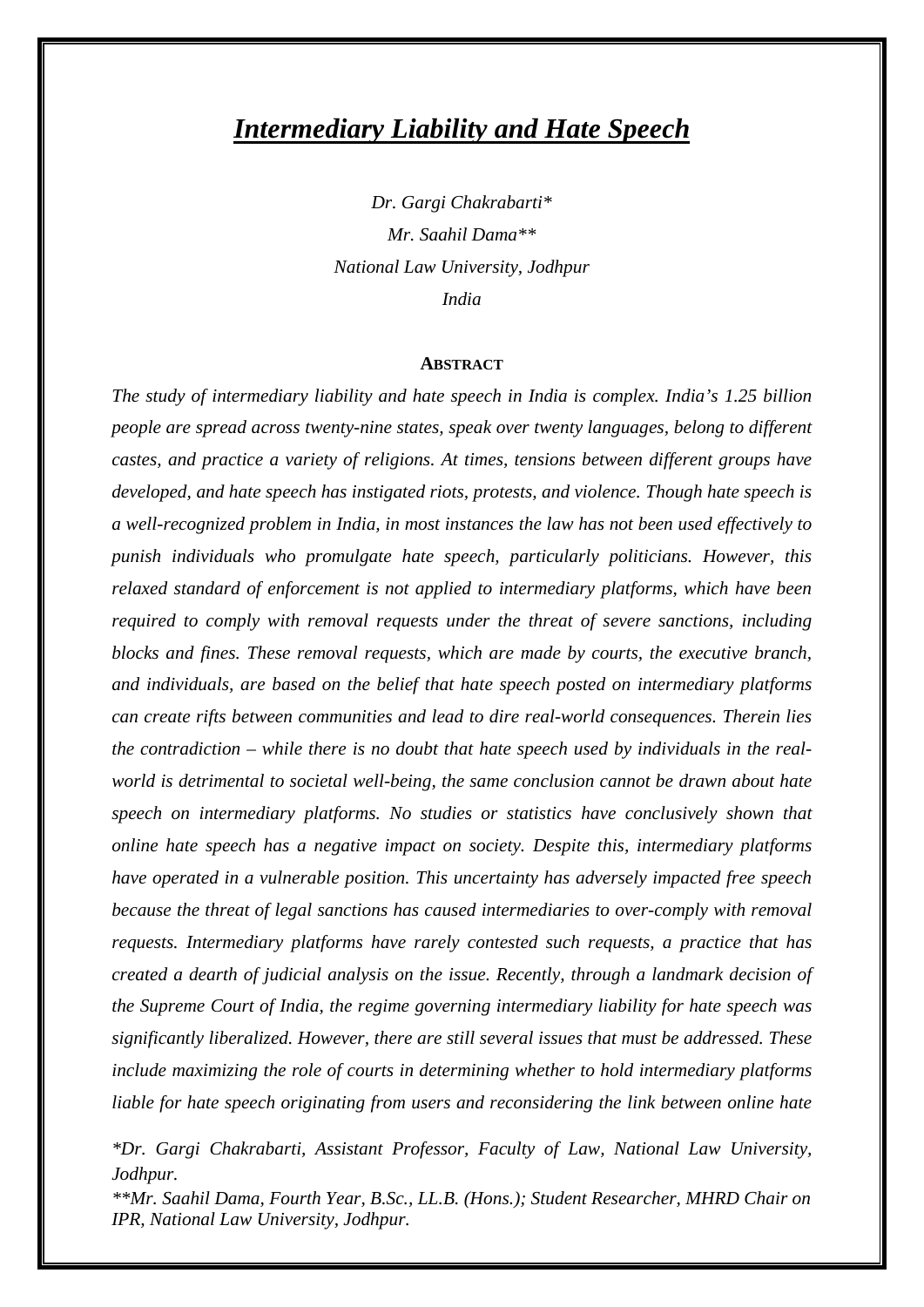*speech and actual societal harm caused. These changes will only be created through strong legal challenges to the present regime of intermediary liability for hate speech, which are absolutely essential for the evolution of the law.* 

#### **I. INTRODUCTION**

<u>.</u>

The issue of hate speech is a pressing concern in all democratic societies that respect individual rights. Laws around the world recognize that the prevention of hate speech is a sufficient reason to place reasonable restrictions on the freedom of speech and expression.<sup>[1](#page-1-0)</sup> Hate speech can create discord between communities, alienate minority groups, and exacerbate pre-existing differences between individuals, thereby threatening the stability of society.

The use of hate speech has grave implications in India. Given India's socio-economic, religious, and ethnic diversity, such speech can cause significant anger amongst thousands of people. In the past, the anger caused by hate speech has boiled over into communal riots, religious clashes, and other forms of violence. Despite the existence of several statutes prohibiting the use of hate speech, there has been little action taken to prevent individuals from delivering hate speech targeting specific ethnicities, religions, or castes. Whether intentional or in the heat of the moment, hate speech has been repeatedly used as a tool by politicians to polarize communities and enflame ethnic passions. Reported instances of hate speech by regular citizens are less numerous than those of politicians.

With over 350 million Internet users in 2015, a number expected to increase to 500 million by [2](#page-1-1)017, the Internet carries significant potential to disseminate ideas throughout India.<sup>2</sup>

<span id="page-1-1"></span>http://www.supremecourtcases.com/index2.php?option=com\_content&itemid=5&do\_pdf=1&id=22819. <sup>2</sup> Neha Alawadhi, *India's Internet User Base 354 Million, Registers 17% Growth in First 6 Months of 2015 IAMAI Report*, THE ECONOMIC TIMES (Sept. 3, 2015), *available at*

<span id="page-1-0"></span><sup>1</sup> *See generally* Press Unit, *Factsheet – Hate Speech*, EUROPEAN COURT OF HUMAN RIGHTS, available at http://www.echr.coe.int/Documents/FS\_Hate\_speech\_ENG.pdf (last visited Nov. 15, 2015); Corey Shefman, *Want to Protect Freedom of Expression? Strengthen Hate Speech Laws*, CBC NEWS (Jan. 27, 2015), *available at* http://www.cbc.ca/news/canada/manitoba/want-to-protect-freedom-of-expression-strengthen-hate-speechlaws-1.2933039 (last visited: Nov. 16, 2015); PROFESSOR M.K. BHANDARI & DR. MITHILESH NARAYAN BHATT, HATE SPEECH AND FREEDOM OF EXPRESSION: BALANCING SOCIAL GOOD AND INDIVIDUAL LIBERTY (2012), *available at*

http://articles.economictimes.indiatimes.com/2015-09-03/news/66178659\_1\_user-base-iamai-Internet-andmobile-association (last visited June 28, 2015); Tech Desk, *IAMAI Says India Will Have 500 Million Internet Users by 2017*, THE INDIAN EXPRESS (July 21, 2015), *available at*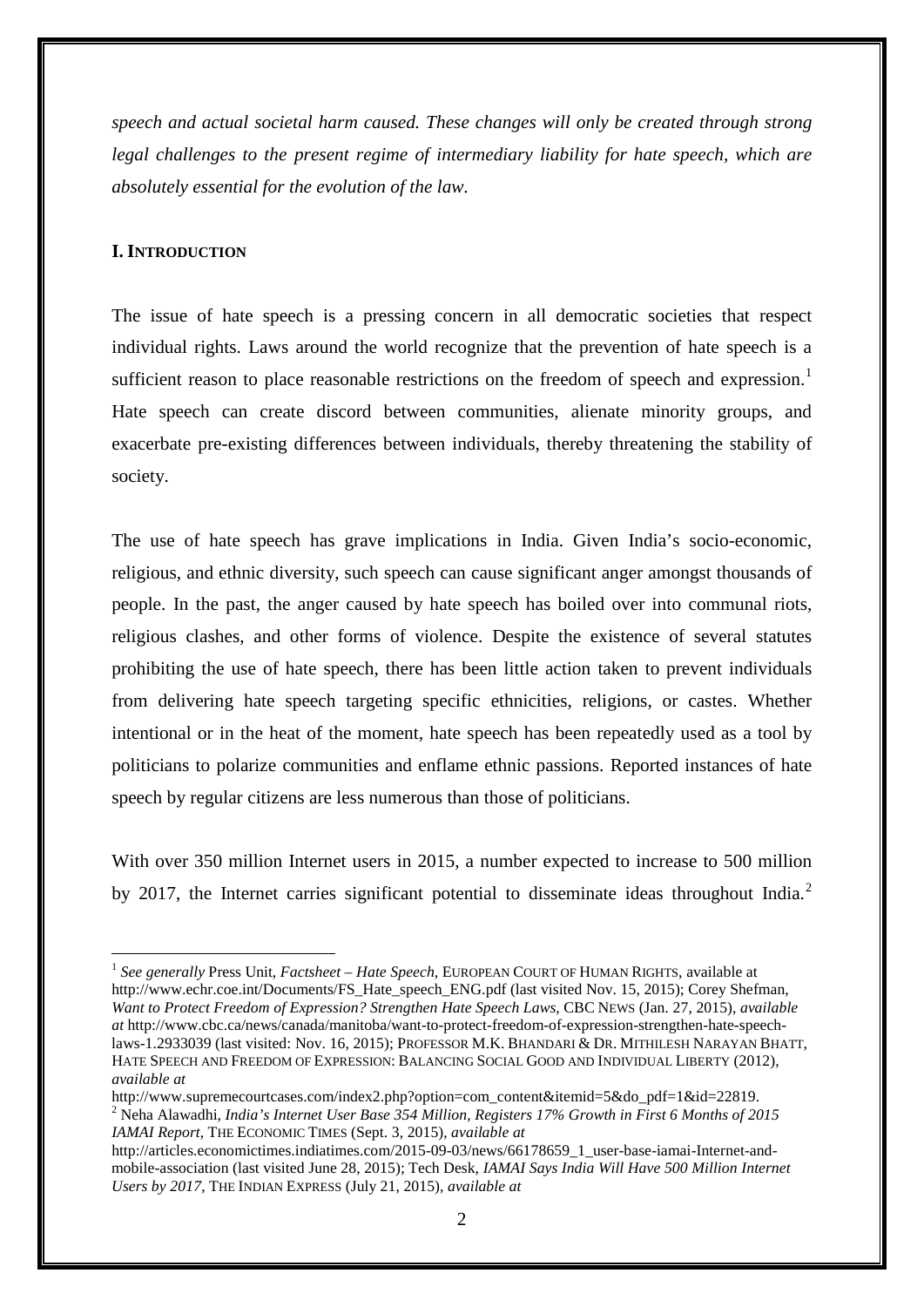However, the Internet does not discriminate between users or content – without a control mechanism to check what is being shared, the rapid spread of deleterious content, such as hate speech, can have real-world repercussions. Historically, the government has prevented the proliferation of hate speech through the Internet by holding intermediary platforms liable for hate speech published on their forums.

Primarily, this article will analyse the legal status of intermediary platforms and hate speech in India. By examining cases and real-life instances of hate speech, it will explain how the liability of intermediaries has been increasingly found due to the growth of online hate speech in India. The article will elaborate on the chilling effect on freedom of speech that has been created by imposing liability on intermediaries for hate speech published on their forums. It will further explain how the landmark *Shreya Singhal* judgment has partially addressed this effect. Finally, extrapolating from the developments seen so far, several recommendations for the creation of a better liability regime for intermediaries are put forth.

#### **II. HISTORY OF INTERMEDIARY LIABILITY**

Though the Information Technology Act ("IT Act") was enacted in 2000, it did not place limits on the liability of intermediaries for user-generated content until 2008.<sup>[3](#page-2-0)</sup> This led to the infamous Baazee.com case in 2004, after which the treatment of intermediaries changed substantially. [4](#page-2-1) Avnish Bajaj, CEO of eBay's Indian subsidiary Baazee.com, was arrested after a user-generated video clip showing pornographic acts between two teenagers was uploaded to the website. At the time the upload occurred, Baazee.com did not have a policy of exercising editorial control over user-uploaded content. Despite this, Bajaj was prosecuted under the IT Act for publishing electronic content that was prohibited under the laws of India.[5](#page-2-2) The arrest led to outrage from several quarters, including from eBay, the U.S. State Department, and experts within India.<sup>[6](#page-2-3)</sup> Consequently, in 2008 India amended Section 79 of

http://indianexpress.com/article/technology/tech-news-technology/iamai-says-india-to-have-236-millionmobile-Internet-users-by-2016/ (last visited June 28, 2015).<br><sup>3</sup> The Information Technology Act, 2000, No. 21 of 2000, INDIA CODE, http://indiacode.nic.in [hereinafter "IT

<span id="page-2-0"></span>Act"].

<span id="page-2-1"></span> $^4$  Avnish Bajaj v. State of Delhi, (2005) 116 DLT 427 (India).<br>  $^5$  APAR GUPTA, COMMENTARY ON INFORMATION TECHNOLOGY ACT, (2011), 286.

<span id="page-2-3"></span><span id="page-2-2"></span> $^6$  Henry Gomez and Chris Donlay, *eBay Statement Regarding Baazee.com and the Arrest of Avnish Bajaj*, *EBAY* (Dec. 18, 2004), *available at* https://investors.ebayinc.com/ReleaseDetail.cfm?releaseid=150766 (last visited June 27, 2015); Harbaksh Singh Nanda, *Experts Say India's Cyber Law is Outdated*, UNITED PRESS UPDATE, *available at* http://www.upi.com/Business\_News/Security-Industry/2004/12/22/Experts-say-Indias-cyber-law-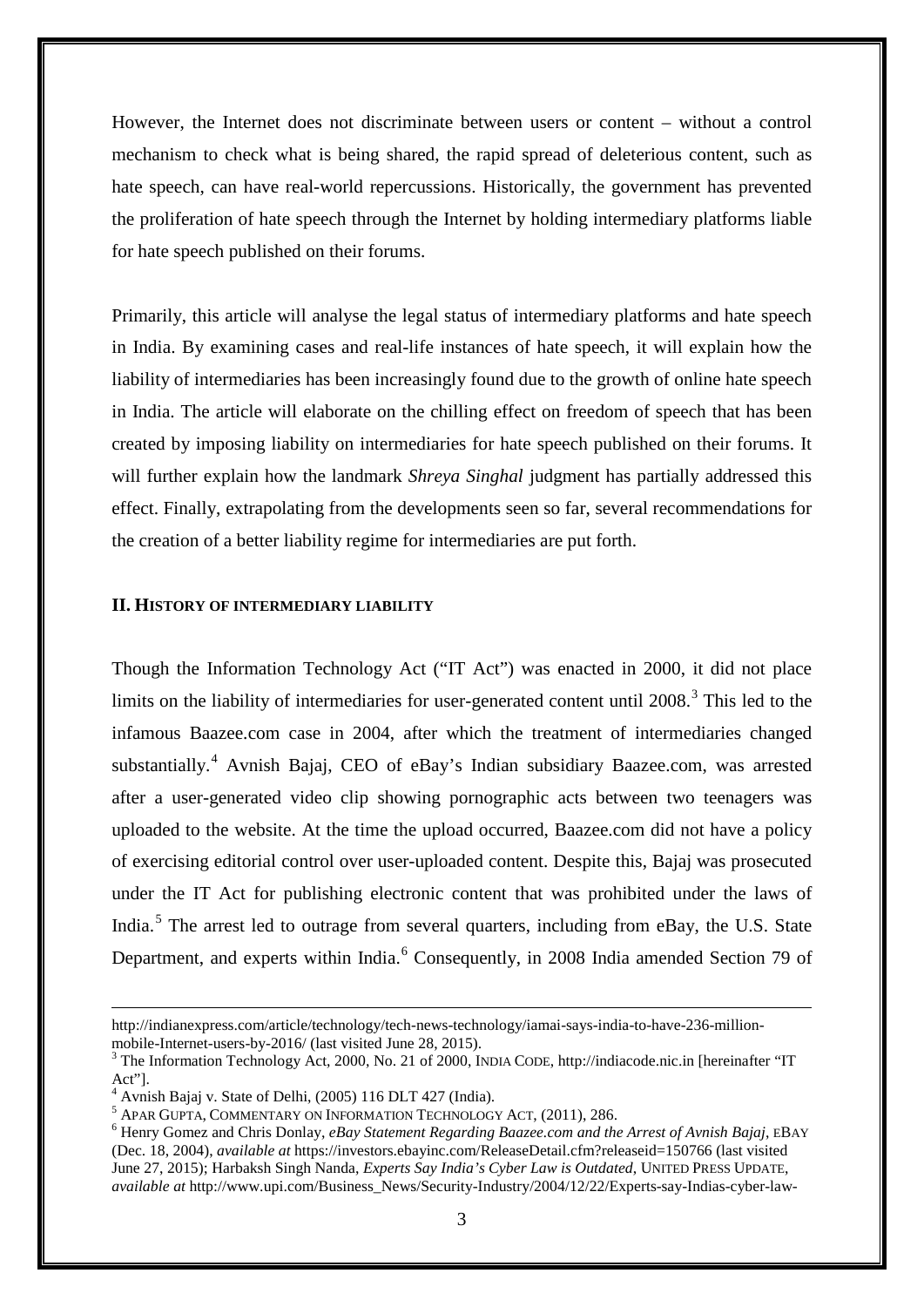the IT Act to exempt intermediaries from liability in certain cases.<sup>[7](#page-3-0)</sup> This attempt at modernizing the IT Act was intended to ensure that the IT Act would keep up with developments in e-commerce, such as the growth of online intermediaries. $8<sup>8</sup>$  $8<sup>8</sup>$ 

Prior to the amendment of the IT Act, the Standing Committee on Information Technology expressed its opposition to excusing intermediary platforms from liability for user-generated content. In its report, the Committee stated:

"Under the proposed amendments, the intermediaries/service providers shall not be liable for any third party information data.... The Committee do not agree with this. What is relevant here is that when [the] platform is abused for transmission of allegedly obscene and objectionable contents, the intermediaries/service providers should not be absolved of responsibility. The Committee, therefore, recommend that a definite obligation should be cast upon the intermediaries/service providers in view of the immense/irreparable damages caused to the victims through reckless activities that are under taken in the cyberspace by using the service providers' platform. Casting such an obligation seems imperative..."<sup>[9](#page-3-2)</sup>

Intermediaries were deeply concerned about the position adopted by the Standing Committee on Information Technology and the Indian government.<sup>[10](#page-3-3)</sup> Intermediaries argued that holding them liable for actions of users would be fundamentally unjust, as such a policy ignores the origin of the content and fails to appreciate the benefits Indian citizens derive from

is-outdated/45071103731445/ (last visited June 27, 2015); John Ribiero, *Experts Criticize Arrest of Baazee.com CEO*, MACWORLD (Dec. 20, 2004), *available at* http://www.macworld.com/article/1041530/experts.html (last visited June 27, 2015).

<span id="page-3-0"></span><sup>7</sup> Information Technology (Amendment) Act, 2008, No. 10 of 2009, INDIA CODE, http://indiacode.nic.in [hereinafter "IT Amendment Act"]; *see generally* Rishabh Dara, *Intermediary Liability in India: Chilling Effects on Free Expression on the Internet 2011*, CENTRE FOR INTERNET & SOCIETY – BANGALORE, at 3 (2011), *available at* http://cis-india.org/Internet-governance/intermediary-liability-in-india.pdf (last visited June 26, 2015).

<span id="page-3-1"></span><sup>8</sup> Martin H. Thelle, et al., *Closing the Gap – Indian Online Intermediaries and a Liability System Not Yet Fit for Purpose*, COPENHAGEN ECONOMICS 1, 18 (2014), *available at*

http://www.globalnetworkinitiative.org/sites/default/files/Closing%20the%20Gap%20-

<sup>%20</sup>Copenhagen%20Economics\_March%202014\_0.pdf (last visited June 25, 2015). <sup>9</sup> STANDING COMMITTEE ON INFORMATION TECHNOLOGY, LOK SABHA REPORT 49 (2007), *available at*

<span id="page-3-2"></span>http://164.100.40.18/parliament/standing\_reports/loksabha14/REPORT-I.T.-50E.pdf (last visited June 29, 2015).

<span id="page-3-3"></span><sup>&</sup>lt;sup>10</sup> Rishi Jaitly, *Intermediary Liability and the Future of the Internet in India*, GOOGLE PUBLIC POLICY BLOG (Oct. 14, 2007), *available at* http://googlepublicpolicy.blogspot.in/2007/10/intermediary-liability-and-futureof.html (last visited July 29, 2015).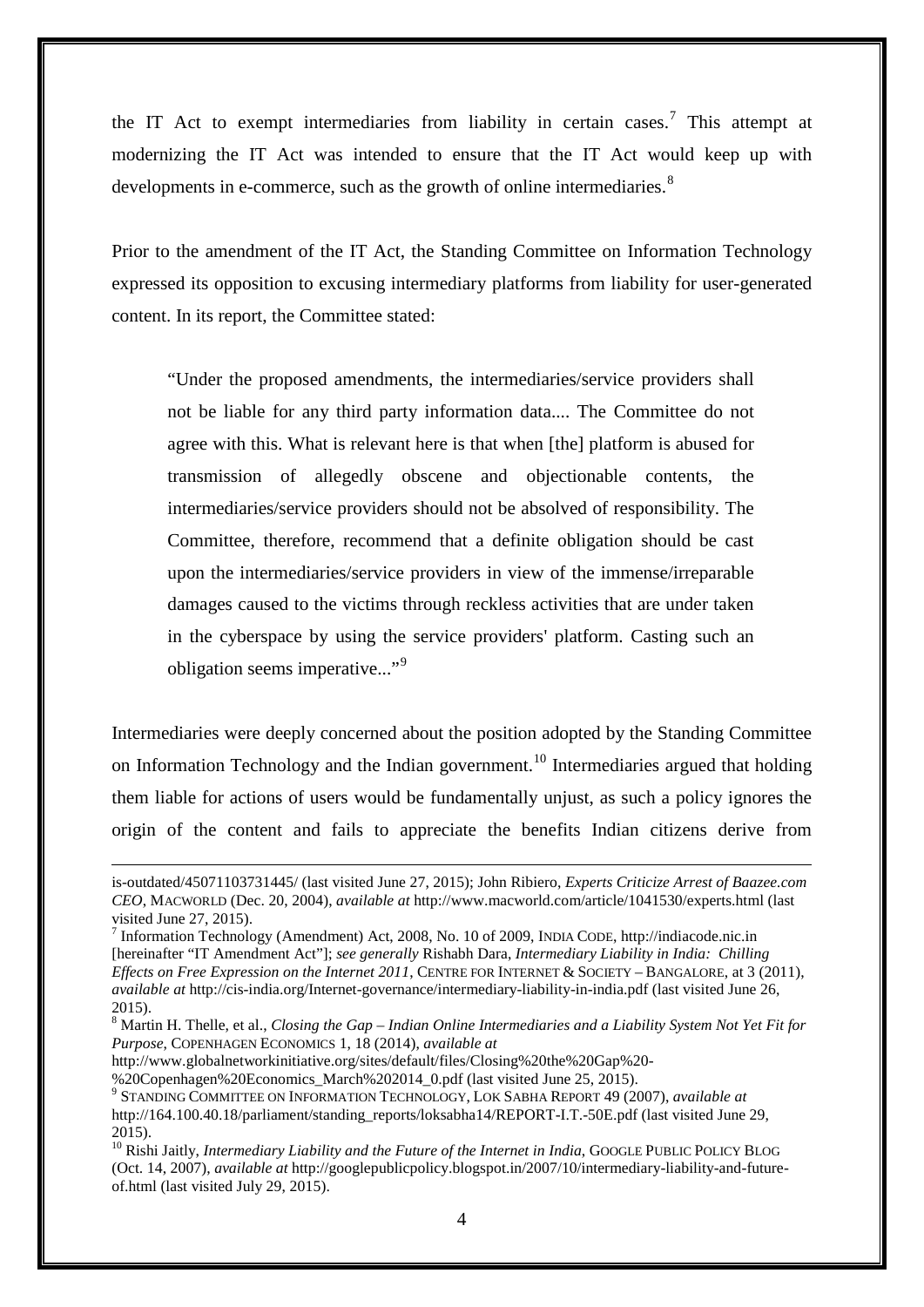intermediary platforms.<sup>[11](#page-4-0)</sup> The IT Amendment Act appears to take these concerns into account, as the legislation included safe harbour provisions for intermediaries. The IT Amendment Act protected intermediaries from legal liability, provided that the modified conditions under Section 79 were satisfied.<sup>[12](#page-4-1)</sup> However, the IT Amendment Act was ambiguous due to the inclusion of a "due diligence" clause in the requirements. Subsequently, the Information Technology (Intermediary Guidelines) Rules ("IT Intermediary Guidelines") were introduced in 2011 to clarify the requirements to avoid liability.<sup>[13](#page-4-2)</sup>

#### **III. CURRENT POSITION OF INTERMEDIARY LIABILITY**

#### **3.1. Legal Provisions**

The IT Act defines an "intermediary" with respect to electronic records as "any person who on behalf of another person receives, stores or transmits that record or provides any service with respect to that record."<sup>[14](#page-4-3)</sup> This broad definition encompasses telecom service providers, network service providers, Internet service providers, web-hosting service providers, search engines, online payment sites, online-auction sites, online-market places, and cyber cafes.<sup>[15](#page-4-4)</sup> An intermediary may escape liability for any third-party information, data, or communication link hosted on its forums or websites if it proves that:

- the function of the intermediary was limited to providing access to a communication system over which information made available by third parties is transmitted or temporarily stored or hosted;
- the intermediary did not initiate the transmission;
- it did not select the receiver of the transmission;
- it did not select or modify the information contained in the transmission; or

<span id="page-4-0"></span> $^{11}$  *Id.* 

<span id="page-4-2"></span><span id="page-4-1"></span><sup>&</sup>lt;sup>12</sup> IT Amendment Act, *supra* note 7, at § 79.<br><sup>13</sup> Information Technology (Intermediary Guidelines) Rules, 2011, Gazette of India, pt. III sec. 4 (Apr. 11, 2011) [hereinafter "IT Intermediary Guidelines"]. <sup>14</sup> IT Act, *supra* note 3, at § 2(1)(w). <sup>15</sup> *Id*.

<span id="page-4-4"></span><span id="page-4-3"></span>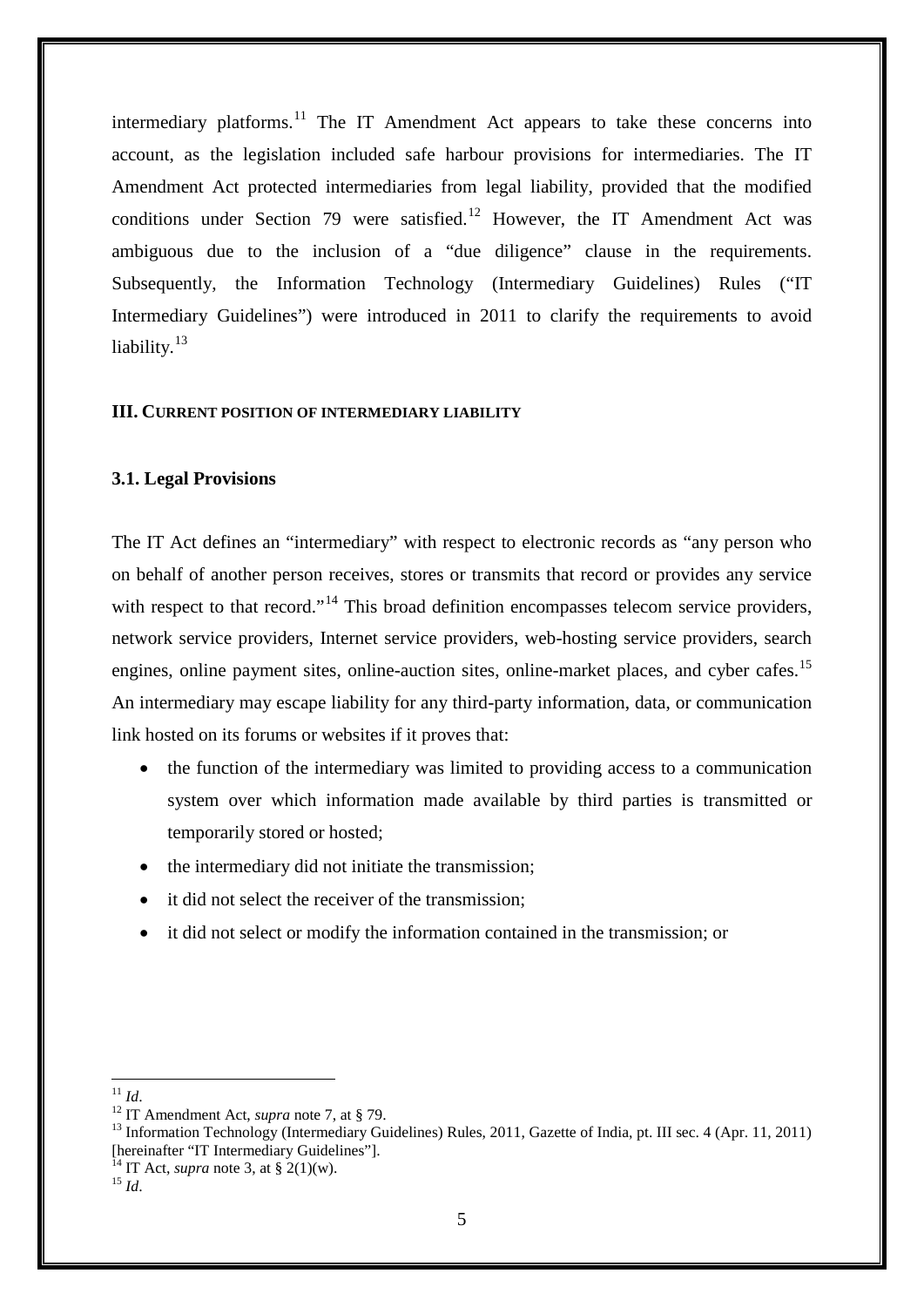• the intermediary exercised due diligence while discharging its duties under the IT Act and also observed guidelines of the Central Government, if any.[16](#page-5-0)

These exemptions do not apply if the intermediary conspired, abetted, aided, or induced the commission of the unlawful act or if, after receiving actual knowledge or notification from the government about any information, data, or communication link being used to commit an unlawful act through the intermediary, the intermediary fails to expeditiously remove or disable access to that material.<sup>[17](#page-5-1)</sup> The Central Government may ask an intermediary to block access to specific hosted content in the interest of the sovereignty and integrity of India, India's national defence, security of the State, maintaining friendly relations with foreign States, keeping public order, or preventing incitement of the commission of any cognizable offence.<sup>[18](#page-5-2)</sup> If the intermediary fails to comply with such a government order, it may be punished with up to seven years of imprisonment and also be liable for a fine.<sup>[19](#page-5-3)</sup>

The use of the term "due diligence" in Section  $79(2)(c)$  of the IT Act creates ambiguity because the Act does not define what constitutes "due diligence." Since the exercise of "due diligence" requires intermediaries to self-regulate,<sup>[20](#page-5-4)</sup> the government sought to clarify this provision by enacting the IT Intermediary Guidelines.<sup>[21](#page-5-5)</sup>

<span id="page-5-0"></span><sup>&</sup>lt;sup>16</sup> *Id.* at § 79(2) ("Exemption from liability of intermediary in certain cases: (2) The provisions of sub-section (1) shall apply if— (a) the function of the intermediary is limited to providing access to a communication system over which information made available by third parties is transmitted or temporarily stored or hosted; (b) the intermediary does not— (i) initiate the transmission, (ii) select the receiver of the transmission, and (iii) select or modify the information contained in the transmission; (c) the intermediary observes due diligence while discharging his duties under this Act and also observes such other guidelines as the Central Government may prescribe in this behalf'). -

<span id="page-5-1"></span><sup>&</sup>lt;sup>17</sup> *Id.* at § 79(3) ("Exemption from liability of intermediary in certain cases: (3) The provisions of sub-section (1) shall not apply if— (a) the intermediary has conspired or abetted or aided or induced, whether by threats or promise or otherwise in the commission of the unlawful act; (b) upon receiving actual knowledge, or on being notified by the appropriate Government or its agency that any information, data or communication link residing in or connected to a computer resource controlled by the intermediary is being used to commit the unlawful act, the intermediary fails to expeditiously remove or disable access to that material on that resource without vitiating the evidence in any manner. Explanation.—For the purpose of this section, the expression "third party information" means any information dealt with by an intermediary in his capacity as an intermediary"). <sup>18</sup> *Id.* at § 69A(1) ("Power to issue directions for blocking public access of any information through any

<span id="page-5-2"></span>computer resource: (1) Where the Central Government or any of its officers specially authorised by it in this behalf is satisfied that it is necessary or expedient so to do, in the interest of sovereignty and integrity of India, defence of India, security of the State, friendly relations with foreign States or public order or for preventing incitement to the commission of any cognizable offence relating to above, it may subject to the provisions of sub-section (2), for reasons to be recorded in writing by order, direct any agency of the Government or intermediary to block for access by the public any information generated, transmitted, received or stored in any computer resource").

<span id="page-5-3"></span><sup>&</sup>lt;sup>19</sup> *Id.* at § 69A(3) ("The intermediary, who fails to comply with the direction issued under this Section, shall be punished with an imprisonment for a term which may extend to seven years and also be liable to fine.").<br><sup>20</sup> VAKUL SHARMA, INFORMATION TECHNOLOGY LAW AND PRACTICE 292 (4th ed. 2015).<br><sup>21</sup> IT Intermediary Guidelines, *supra* 

<span id="page-5-5"></span><span id="page-5-4"></span>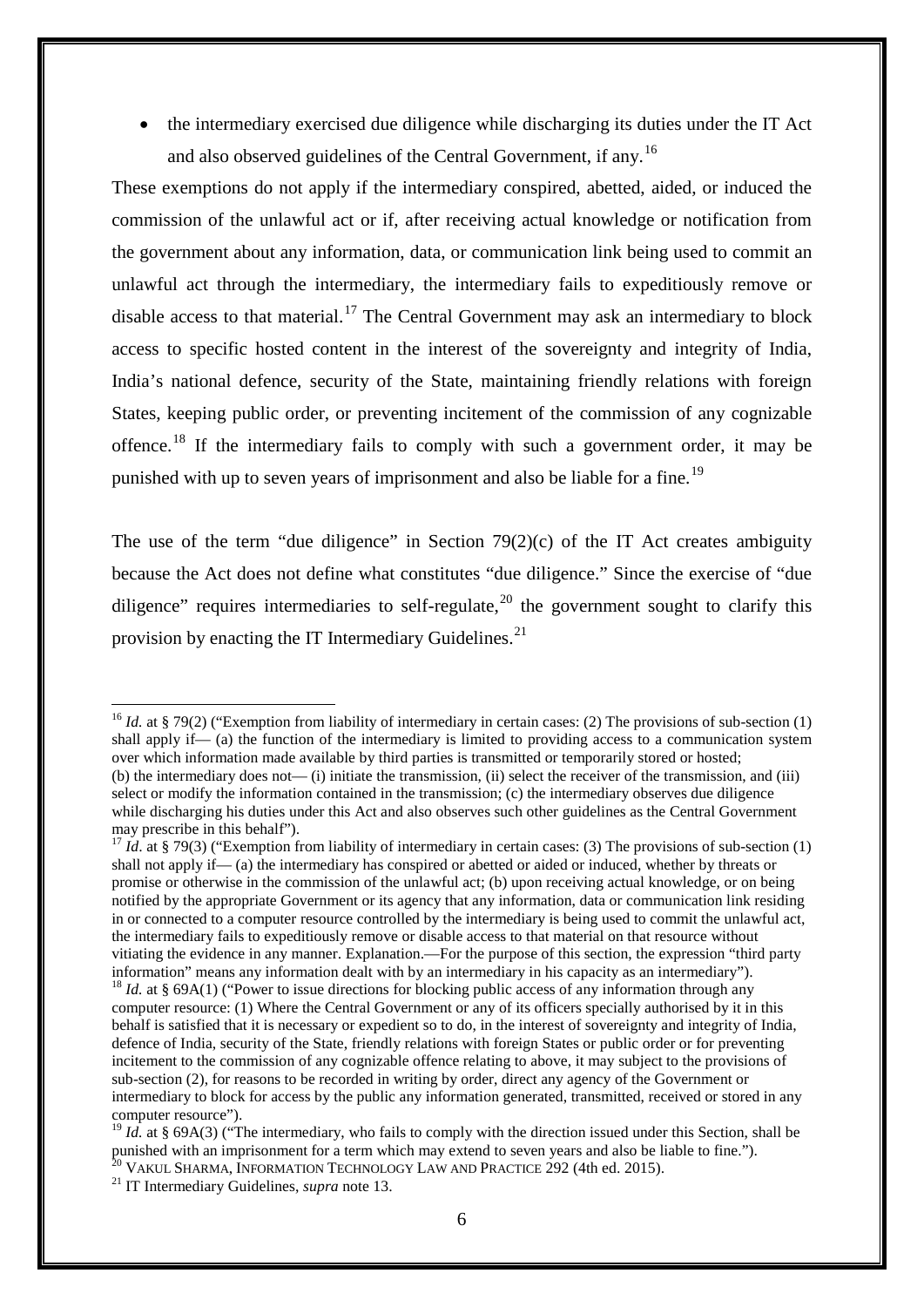India's policy of intermediary liability for user-generated content is based on the European Union E-Commerce Directive (2000/31/EC), which, *inter alia*, seeks to regulate liability for intermediaries.<sup>[22](#page-6-0)</sup> The Directive classifies intermediaries based on their functions of acting as "mere conduits," "caching," and "hosting."<sup>[23](#page-6-1)</sup> Further, it does not impose an obligation on intermediaries to monitor the information that they transmit or store.<sup>[24](#page-6-2)</sup> However, the Directive has not been completely incorporated into the Rules.<sup>[25](#page-6-3)</sup> For instance, while the Directive distinguishes between intermediaries acting as "mere conduits" or actively caching and hosting material, and specifies the qualifications and due diligence requirements for different classes of intermediaries, the Rules do not make these distinctions.<sup>[26](#page-6-4)</sup> However, both the Directive and the Rules are silent about counter-notices and put-back procedures if the challenged material is found to have been incorrectly removed.<sup>[27](#page-6-5)</sup>

The Rules provide for a privately-administered takedown mechanism, perhaps in order to provide a faster redressal process than would be possible through the Judiciary and the Executive. Once an intermediary receives information that unlawful material has been hosted, displayed, uploaded, modified, published, transmitted, updated, or shared on its platform, it is required to act within thirty-six hours to remove such information.<sup>[28](#page-6-6)</sup> A statement issued by the Ministry of Communications and Information Technology explained that "[the intermediary]...shall act within thirty-six hours" means that the intermediary must respond to the complainant within thirty-six hours of receiving the complaint, and must address the issue itself within one month of its receipt of the complaint.<sup>[29](#page-6-7)</sup> Intermediaries also have the right to terminate access or usage rights of users who fail to comply with rules and regulations.<sup>[30](#page-6-8)</sup> Intermediaries are required to remove content that, *inter alia*, is blasphemous, hateful,

<span id="page-6-0"></span><sup>&</sup>lt;sup>22</sup> Ministry of Communications & IT, Report of the Expert Committee on Amendments to IT Act 2000 (Aug. 2005), *available at* http://deity.gov.in/content/report-expert-committee-amendments-it-act-2000-3 ("This section is revised in lines with the EU Directives on E-Commerce 2000/31/EC issued on June 8th 2000").

<span id="page-6-1"></span><sup>&</sup>lt;sup>23</sup> Directive 2000/31, of the European Parliament and of the Council of 8 June 2000 on Certain Legal Aspects of Information Society Services, in Particular Electronic Commerce, in the Internet Market ("Directive on Electronic Commerce"), O.J. (L 178) 1, art. 12-14.<br><sup>24</sup> *Id.*, at art. 15.<br><sup>25</sup> Dara, *supra* note 7, at 3.<br><sup>27</sup> *Id.* <sup>28</sup> IT Intermediary Guidelines, *supra* note 13, at Rule 4.

<span id="page-6-2"></span>

<span id="page-6-3"></span>

<span id="page-6-5"></span><span id="page-6-4"></span>

<span id="page-6-8"></span><span id="page-6-7"></span><span id="page-6-6"></span><sup>&</sup>lt;sup>29</sup> Ministry of Communications and Technology, Clarification on the Information Technology (Intermediary Guidelines) Rules, 2011 Under Section 79 of the Information Technology Act (Mar. 18, 2014), *available at* http://cyberlawindia.com/wp-content/uploads/2014/06/Clarification-79rules1.pdf (last visited July 12, 2015). <sup>30</sup> IT Intermediary Guidelines, *supra* note 13, at Rule 5.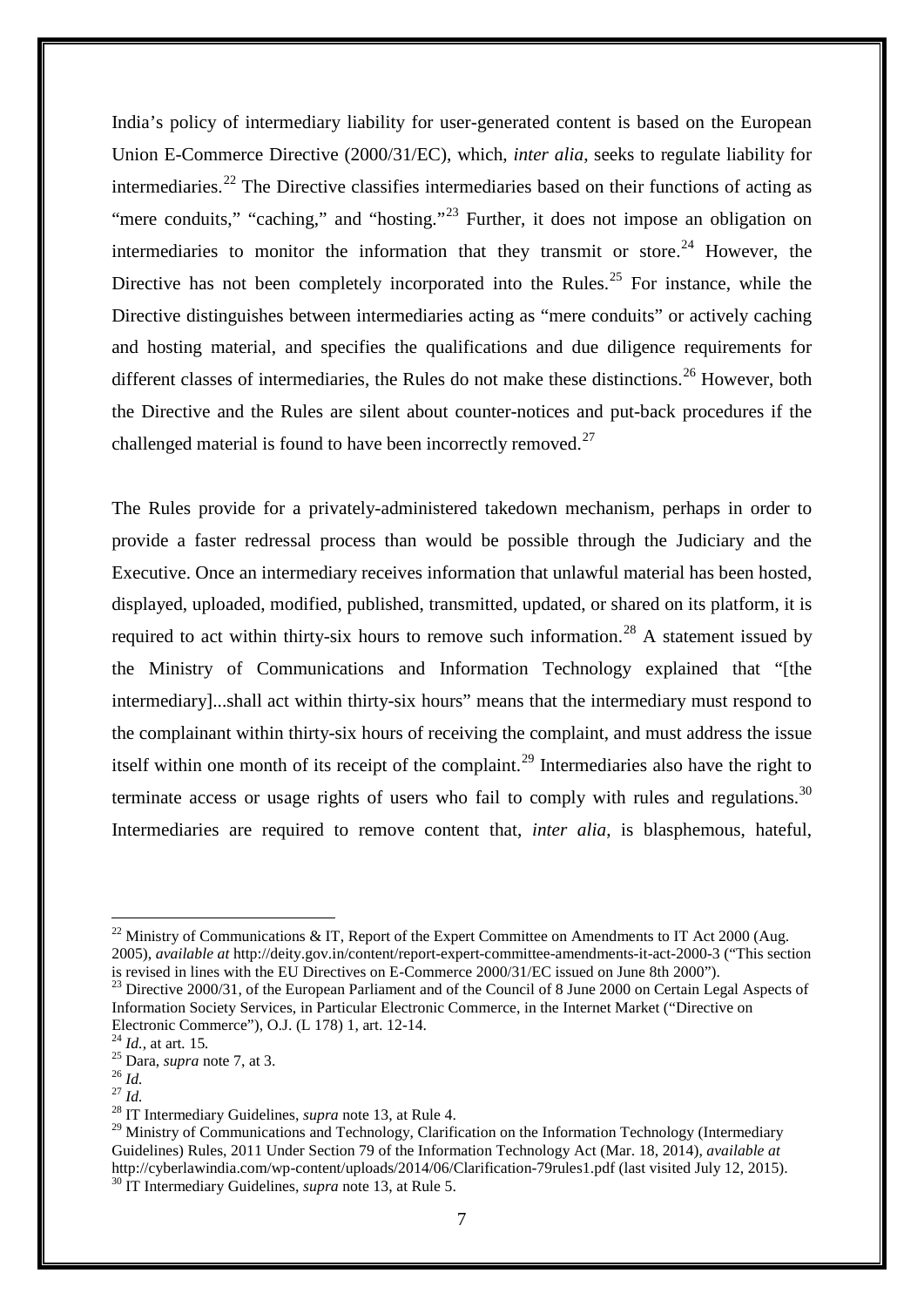racially or ethnically objectionable, disparaging, or otherwise violates any law in force.<sup>[31](#page-7-0)</sup> However, the Act and the Rules do not provide the definitions of these terms.

The intermediary liability provisions under Section 79(3)(b) of the IT Act and Rule 3(4) were analysed by the Supreme Court of India in *Shreya Singhal v. Union of India*. [32](#page-7-1) Prior to this decision, intermediaries who received a removal request were required to use their own judgment in determining whether the challenged content should be removed. [33](#page-7-2) In *Shreya Singhal*, the Supreme Court interpreted the Section and Rule as requiring an intermediary to expeditiously remove or disable access to challenged material only after a court order has been passed directing it to remove such content.<sup>[34](#page-7-3)</sup> The Supreme Court took note the difficulties faced by intermediaries such as Google and Facebook, since hundreds of removal requests were made every day and under the existing policy they were required to judge the legitimacy of each one.<sup>[35](#page-7-4)</sup> Applying Principle 2 of the Manila Principles,<sup>[36](#page-7-5)</sup> the Supreme Court ruled that Section 79 did not render intermediaries liable for illegal content unless they failed to comply with a court order, as opposed to a mere request made by a private party.<sup>[37](#page-7-6)</sup> Since the judgment was issued on March 24, 2015, it is too early to evaluate the actual impact this decision has had on intermediaries.

#### **3.2. Legal Compliance by Intermediaries**

Most intermediaries publish detailed community guidelines or standards that prohibit users from uploading content that violates the domestic laws of countries they operate within. Even though content is not monitored when uploaded, these policies make it clear that the content will be removed upon the intermediary's receipt of a valid complaint.

 $31$  IT Intermediary Guidelines, *supra* note 13, at Rule 2(b).

<span id="page-7-2"></span><span id="page-7-1"></span><span id="page-7-0"></span> $32$  Shreya Singhal v. Union of India, (2015) 2 RCR 403 (India).<br> $33$  Jyoti Panday, *The Supreme Court Judgment in Shreya Singhal and What It Does for Intermediary Liability in India?*, THE CENTRE FOR INTERNET AND SOCIETY (Apr. 11, 2015), *available at* http://cis-india.org/Internetgovernance/blog/sc-judgment-in-shreya-singhal-what-it-means-for-intermediary-liability (last visited Nov. 16, 2015).<br> $^{34}$  *Id.* at para. 117.<br> $^{35}$  *Id.* 

<span id="page-7-3"></span>

<span id="page-7-5"></span><span id="page-7-4"></span><sup>&</sup>lt;sup>36</sup> *Id.*; MANILA PRINCIPLES ON INTERMEDIARY LIABILITY, https://www.manilaprinciples.org/ (last visited July 12, 2015), at Principle 2 (Content must not be required to be restricted without an order by a judicial authorit <sup>37</sup> Jeremy Malcolm, *Indian Victory Bears Out the Need for the Manila Principles*, ELECTRONIC FRONTIER

<span id="page-7-6"></span>FOUNDATION (Mar. 24, 2015), *available at* https://www.eff.org/deeplinks/2015/03/indian-victory-bears-outneed-manila-principlesn (last visited July 12, 2015).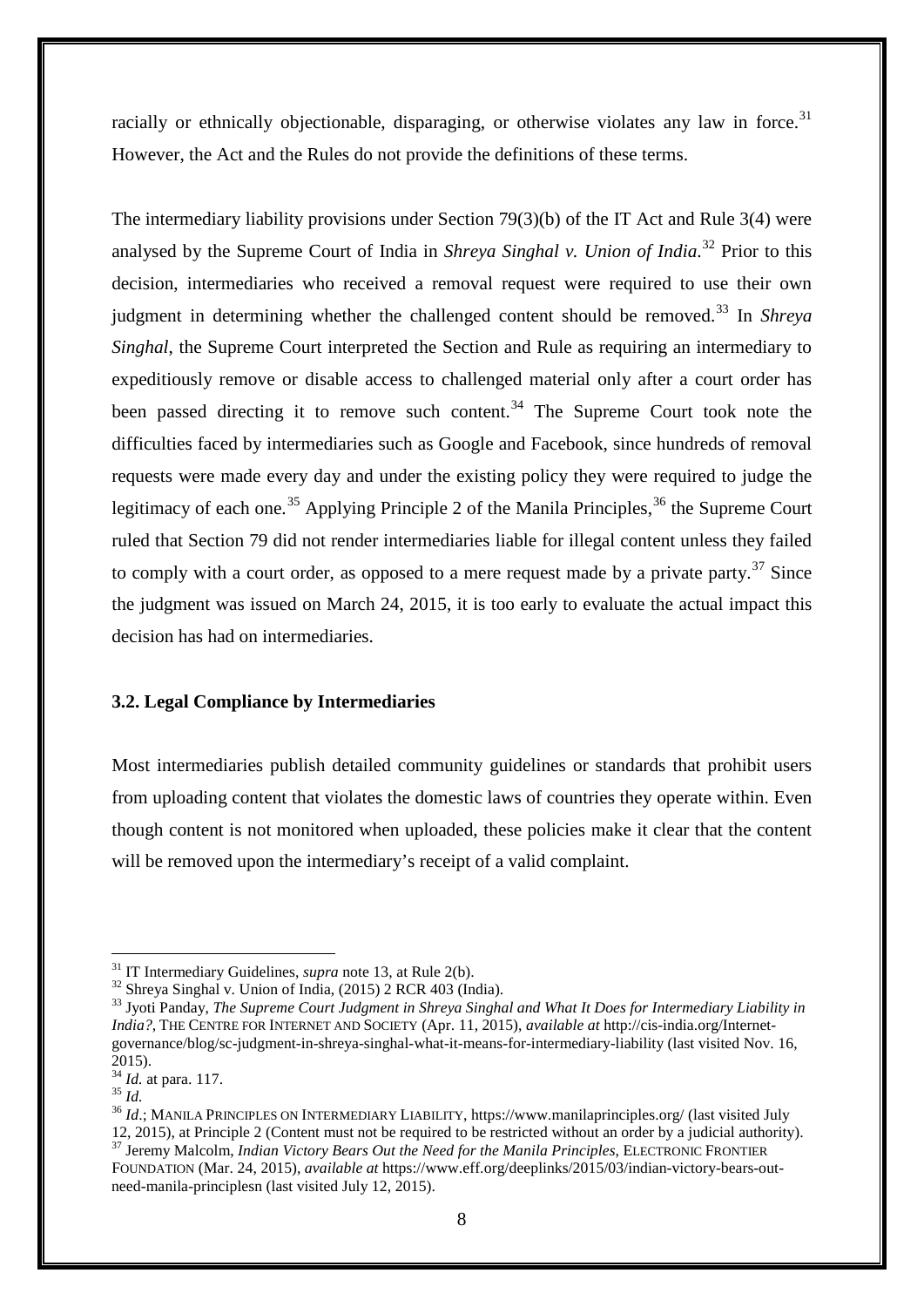YouTube expressly disallows hate speech on its website.<sup>[38](#page-8-0)</sup> YouTube's policy defines hate speech as content that promotes violence or hatred against individuals or groups based on attributes such as race, ethnic origin, religion, disability, gender, age, veteran status, and sexual orientation or gender identity.<sup>[39](#page-8-1)</sup> Users have the option of reporting hate speech-related content by either flagging the video or filing an abuse report with YouTube.<sup>[40](#page-8-2)</sup> Flagged videos are constantly reviewed by YouTube's staff or Nodal Officer, and anything that violates YouTube's Community Guidelines, including those that contain hateful content, are removed from YouTube.<sup>[41](#page-8-3)</sup> Hateful comments and channels are dealt with in a similar manner.<sup>[42](#page-8-4)</sup> Abuse reports accord broader protection than flagging individual videos, and can be filed against multiple videos, comments, or a user's entire account.<sup>[43](#page-8-5)</sup>

Facebook prohibits hate speech in a manner similar to YouTube, including content that directly attacks people on the basis of their race, ethnicity, national origin, sexual orientation, religious affiliation, disabilities or diseases, and gender identity.<sup>[44](#page-8-6)</sup> Facebook also relies on its users to report such content.<sup>[45](#page-8-7)</sup> Any content that violates local laws may be reported to Facebook as well, even if it does not violate Facebook's Community Standards.<sup>46</sup>

Twitter does not explicitly address hate speech in its policies, but prohibits abusive behaviour on its website.<sup>[47](#page-8-9)</sup> Users are prohibited from making threats or promoting violence against a person or group on the basis of race, ethnicity, national origin, sexual orientation, gender, gender identity, age, or disability; this prohibition is similar to the hate speech policies of Facebook and YouTube.<sup>[48](#page-8-10)</sup> If reported content is found to violate Twitter's abusive behaviour

<span id="page-8-0"></span><sup>38</sup> *Policy Center*, YOUTUBE, *available at* https://support.google.com/youtube/answer/2801939 (last visited July 12, 2015).<br> $^{39}$  *Id.* 

<span id="page-8-2"></span><span id="page-8-1"></span><sup>39</sup> *Id.* <sup>40</sup> *Id*. <sup>41</sup> *Community Guidelines*, YOUTUBE, *available at*

<span id="page-8-5"></span>

<span id="page-8-6"></span>

<span id="page-8-4"></span><span id="page-8-3"></span>http://www.youtube.com/yt/policyandsafety/communityguidelines.html (last visited July 12, 2015).<br><sup>42</sup> Id.<br><sup>43</sup> Policy Center, supra note 38.<br><sup>44</sup> Community Standards, FACEBOOK, available at https://www.facebook.com/communi July 12, 2015). <sup>45</sup> *Id.* <sup>46</sup> *Id.* <sup>47</sup> *Abusive Behaviour Policy*, TWITTER, *available at* https://support.twitter.com/articles/20169997 (last visited

<span id="page-8-7"></span>

<span id="page-8-8"></span>

<span id="page-8-9"></span>July 15, 2015).

<span id="page-8-10"></span> $^{48}$  *Id.*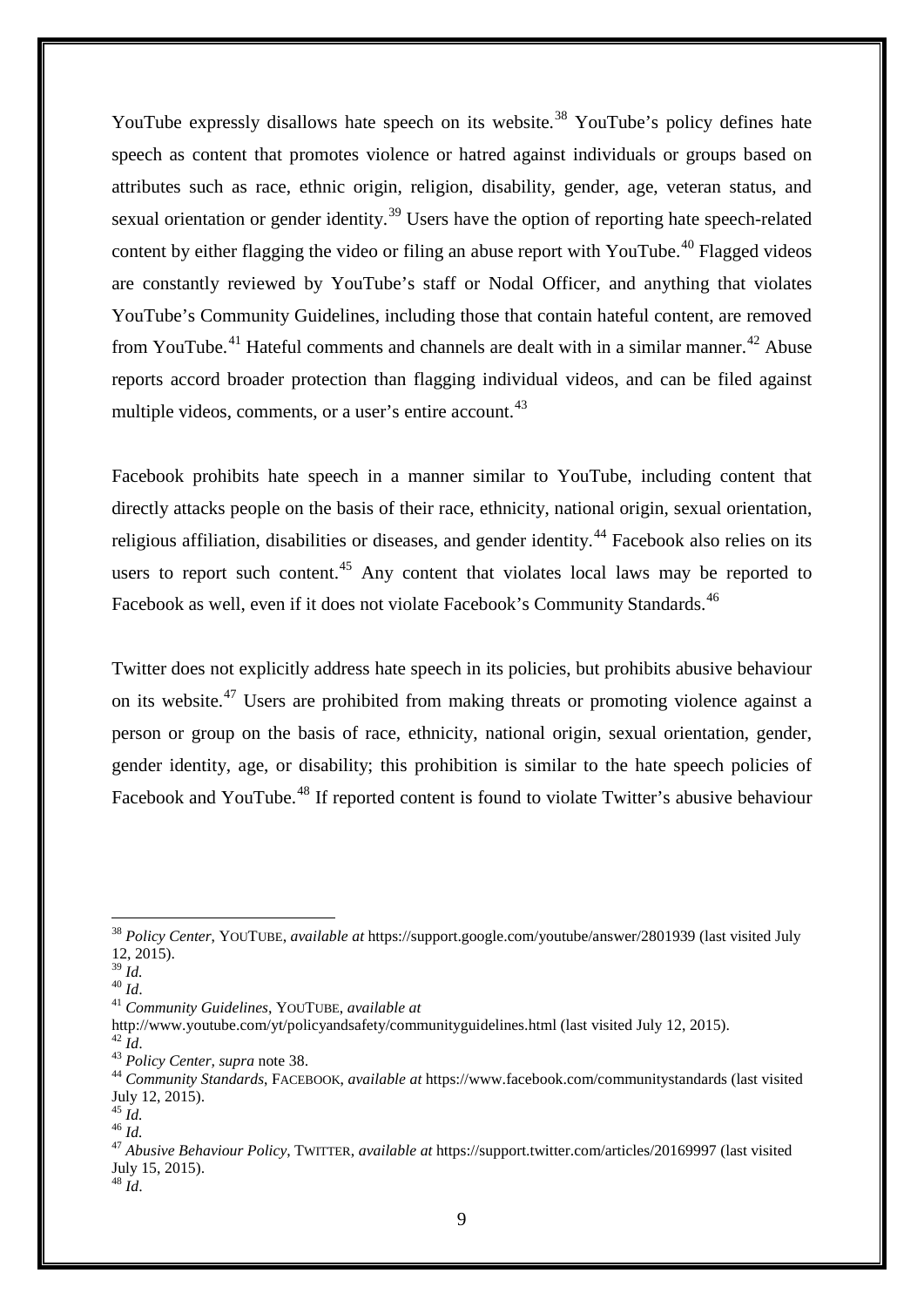policy, Twitter can take action ranging from user warnings to suspending the originating account.[49](#page-9-0) 

## **IV. INTERSECTION – LIABILITY OF INTERMEDIARIES FOR HATE SPEECH**

#### **4.1. Legal Position of Hate Speech**

Article 19(1)(a) of the Constitution of India guarantees every citizen the right to freedom of speech and expression.<sup>[50](#page-9-1)</sup> This freedom includes the right to express one's convictions and opinions freely, and is ensured by the freedom of circulation.<sup>[51](#page-9-2)</sup> However, the freedom of speech and expression is not absolute, as there are limits on the type of material one may publish or speak without incurring liability.<sup>[52](#page-9-3)</sup>

"Hate speech" is not explicitly defined under the Constitution of India. However, it is generally understood to mean speech that carries no meaning other than the expression of hatred for some group, such as a particular race, especially in circumstances in which the expression is likely to provoke violence.<sup>[53](#page-9-4)</sup> The Human Rights Commission has defined "hate speech" as speech intended to degrade people based on their race, gender, age, ethnicity, nationality, religion, sexual orientation, gender identity, disability, social class, appearance, and any other distinction that might be considered by some as a liability.<sup>[54](#page-9-5)</sup>

The Indian judiciary has recognized hate speech as an effort to marginalize individuals based on their membership in a group.<sup>[55](#page-9-6)</sup> In addition, it seeks to delegitimize members of that group in the eyes of the majority, thereby reducing their social standing and acceptance within society.<sup>[56](#page-9-7)</sup> Hate speech lays the groundwork for broad attacks on vulnerable populations that

<sup>49</sup> *Reporting Abusive Behavior*, TWITTER, *available at* https://support.twitter.com/articles/20169998 (last visited July 15, 2015).

<span id="page-9-1"></span><span id="page-9-0"></span><sup>&</sup>lt;sup>50</sup> INDIA CONST. art. 19, § 1 cl. a.<br><sup>51</sup> People's Union for Civil Liberties v. Union of India, (1997) 1 SCC 301 (India); ARVIND P. DATAR, DATAR<br>COMMENTARY ON CONSTITUTION OF INDIA 549 (2nd ed. 2007).

<span id="page-9-2"></span><sup>&</sup>lt;sup>52</sup> Romesh Thappar v. State of Madras, (1950) SCR 594{ TA \l "*Romesh Thappar v. State of Madras*, AIR 1950 SC 124" \c 1}.

<span id="page-9-5"></span><span id="page-9-4"></span><span id="page-9-3"></span> $^{53}$  Hate Speech, BLACK'S LAW DICTIONARY (9th ed. 2009).<br><sup>54</sup> Teesta Setalvad, *Hate Speech and Writing, Part II: Brief Analysis on Law and Judgments, India, OFFICE OF* THE UNITED NATIONS HIGH COMMISSIONER FOR HUMAN RIGHTS, *available at*

http://www.ohchr.org/Documents/Issues/Expression/ICCPR/Bangkok/TeestaSetalvadPart2.pdf (last visited July 15, 2015).

<span id="page-9-7"></span><span id="page-9-6"></span><sup>55</sup> Pravasi Bhalai Sangathan v. Union of India and Ors., (2014) SC 1591 (India), at para. 7. <sup>56</sup> *Id.*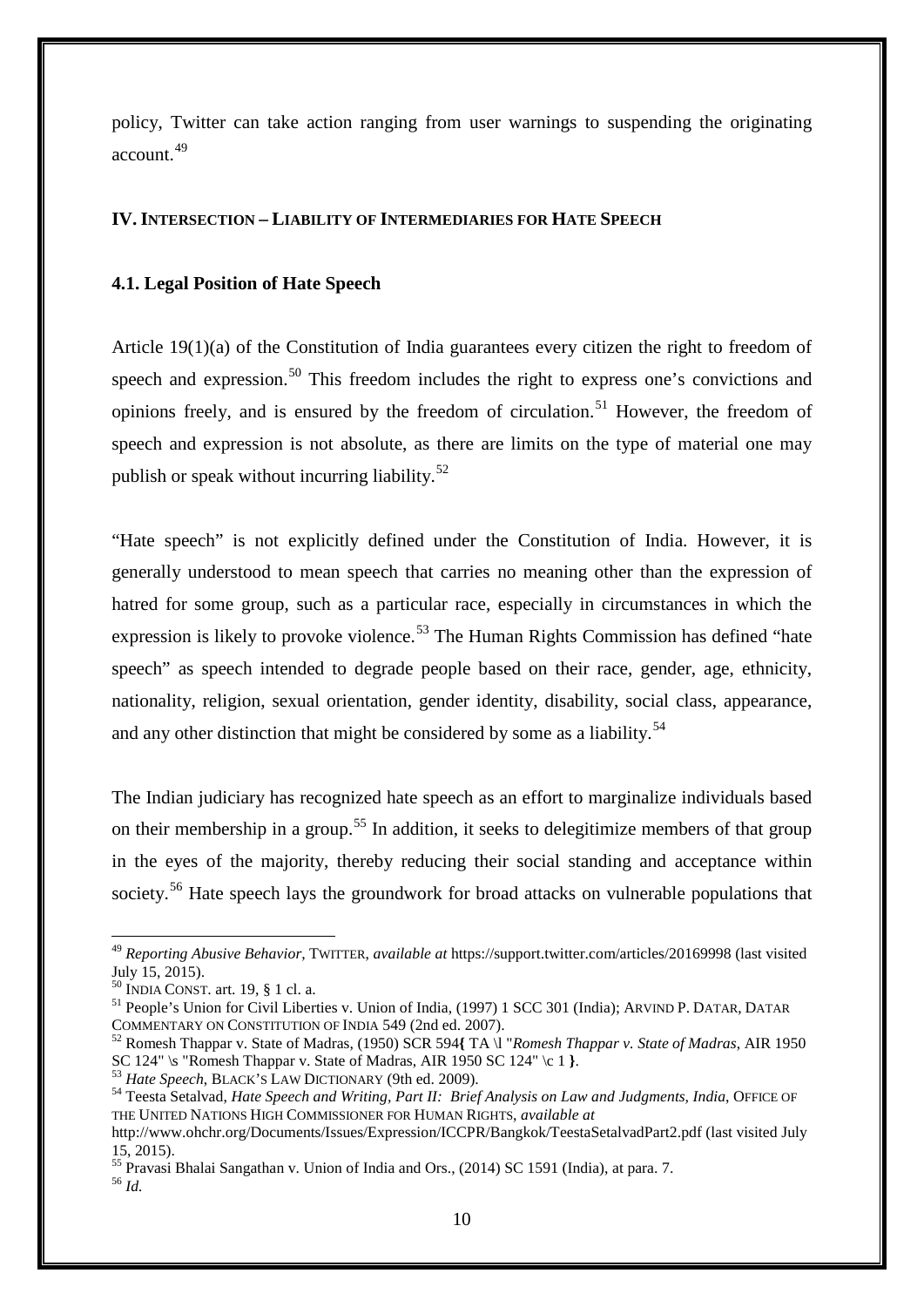can range from discrimination to ostracism, segregation, deportation, violence, and genocide in the most extreme cases.<sup>[57](#page-10-0)</sup> However, the effect of hate speech must be judged based on the standards of reasonable, strong-minded people and not those of weak and vacillating minds.<sup>[58](#page-10-1)</sup>

Clause (2) of Article 19 specifies grounds upon which reasonable restrictions may be imposed on the freedom of speech and expression.<sup>[59](#page-10-2)</sup> Such grounds that are related to hate speech include the sovereignty and integrity of India, public order, and incitement to an offence. $60$ 

**A. Sovereignty and Integrity** – Several laws impose restrictions on the freedom of speech and expression when statements threaten the sovereignty and integrity of India by leading to violence.<sup>[61](#page-10-4)</sup> The words "sovereignty and integrity" were included in Article 19(2) due to the religious and ethnic tensions prevalent in India following independence from Britain.<sup>[62](#page-10-5)</sup> This provision sought to impose restrictions on those who wanted to secede from India by limiting their ability to incite violence and division between segments of society.<sup>[63](#page-10-6)</sup>

There are contemporary instances of public figures using hate speech that affects the sovereignty and integrity of India. For example, Varun Gandhi, a leader of the Bharatiya Janta Party (BJP), delivered a speech wherein he said, "[a]ll the Hindus stay on this side and send the others to Pakistan,"<sup>[64](#page-10-7)</sup> and "[t]his is the lotus hand. It will cut their [Muslims'] throats after elections."[65](#page-10-8) This attempt to divide voters on religious grounds led to a case being filed against Gandhi for using hate speech.<sup>[66](#page-10-9)</sup> However, even though his statements went against the ideals of integrity, he was still fielded as a candidate in the elections.<sup>[67](#page-10-10)</sup>

<span id="page-10-1"></span><sup>58</sup> Ramesh v. Union of India, 1988 AIR 775 (India).<br><sup>59</sup> INDIA CONST., *supra* note 50, at art. 19(2).<br><sup>60</sup> Id.<br><sup>61</sup> Freedom of Expression, CENTRE FOR INTERNET AND SOCIETY, *available at* http://cis-india.org/Internet-

<span id="page-10-6"></span>

<sup>67</sup> Soli J. Sorabjee, *Who'll Silence Varun?*, INDIAN EXPRESS (Mar. 27, 2009), *available at*

<span id="page-10-0"></span> $^{57}$   $\mathit{Id}.$ 

<span id="page-10-3"></span><span id="page-10-2"></span>

<span id="page-10-5"></span><span id="page-10-4"></span>governance/blog/freedom-of-speech.pdf (last visited July 19, 2015).<br>
<sup>62</sup> MADABHUSHI SRIDHAR, THE LAW OF EXPRESSION631 (Asia Law House, 1st ed., 2007).<br>
<sup>63</sup> *Id.*<br>
<sup>64</sup> Manoj Mitta, *Hatred Justified*?, TIMES OF INDIA (Ma

<span id="page-10-7"></span>http://timesofindia.indiatimes.com/home/sunday-times/deep-focus/Hatred-Justified/articleshow/4329003.cms (last visited 19<sup>th</sup> July 19, 2015).

<span id="page-10-9"></span><span id="page-10-8"></span><sup>&</sup>lt;sup>65</sup> *Id.* 65 *Id.* 65 *Id.* 65 *Id.* 66 *Id.* 66 Associated Press, *Nehru's Great-Grandson Arrested for Inciting Anti-Muslim Violence*, THE GUARDIAN( Mar. 28, 2009), *available at* http://www.theguardian.com/world/2009/mar/28/nehru-gandhi-india-election-arrest (last visited July 19, 2015).

<span id="page-10-10"></span>http://archive.indianexpress.com/news/who-ll-silence-varun-/439578/0 (last visited July 17, 2015).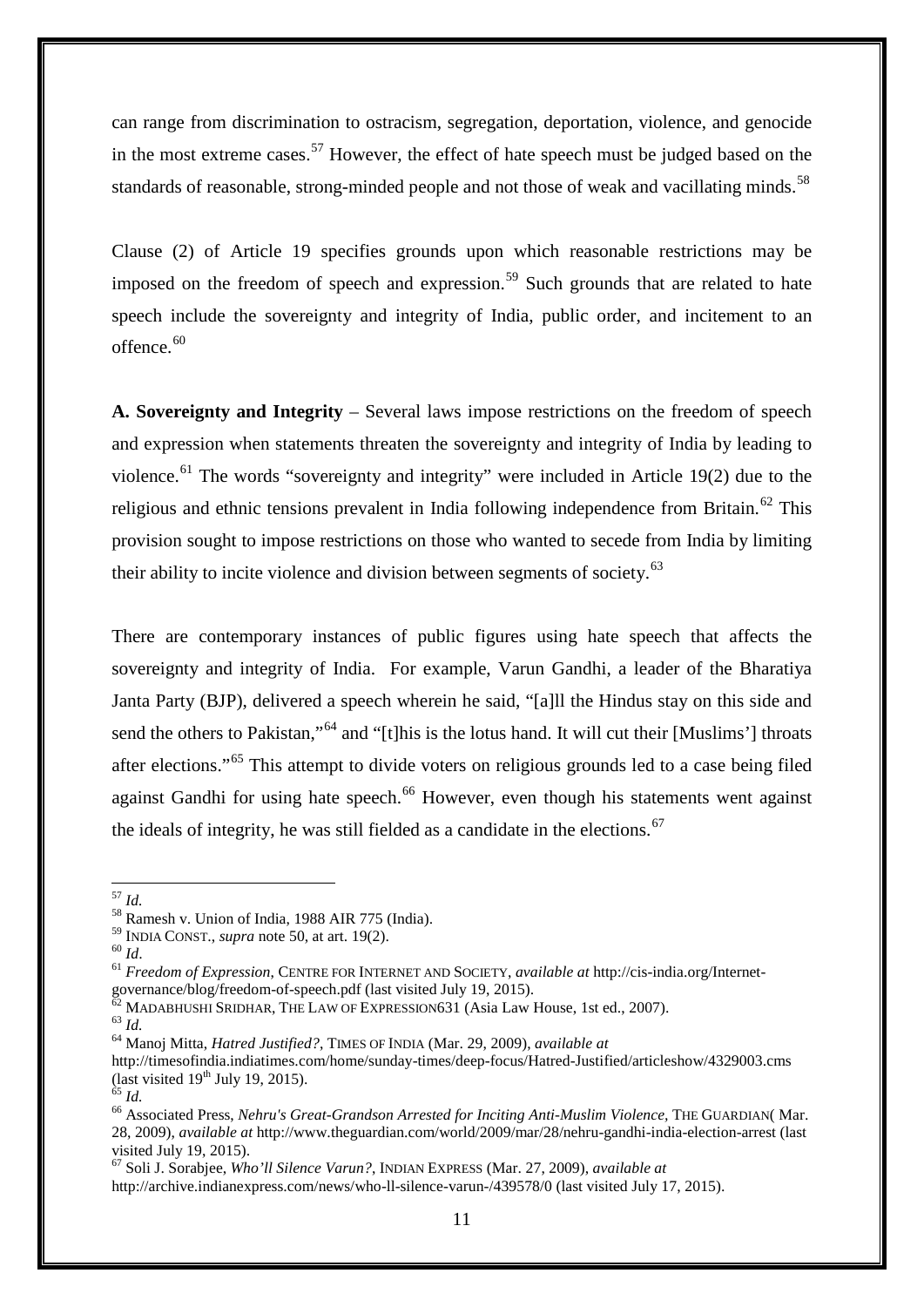**B. Public Order** – The restriction on the freedom of speech prohibiting hate speech that endangers the public order was introduced through the Constitution (First Amendment) Act, 1951.<sup>[68](#page-11-0)</sup> While several differing definitions have been offered in the past,  $69$  the established method for determining what constitutes a breach of public order is to examine whether a given act leads to a disturbance of the current life of the community or merely affects an individual without disturbing the tranquillity of society.<sup>[70](#page-11-2)</sup> If an act is found to disturb the life of the community, it constitutes a breach of public order.<sup>[71](#page-11-3)</sup>

An example of such activity is the rioting and violence that took place in Mumbai from 1992 to 1993. These riots were directed against Muslims, and were undertaken by Hindus who had been incited by propaganda published by communal organizations and newspaper writings.<sup>[72](#page-11-4)</sup> The hateful material targeting Muslims that caused the riots was disseminated by members of the political party Shiv Sena.<sup>[73](#page-11-5)</sup> The act of publishing such propaganda is similar in nature to incitement to commit an offence, since both are governed by laws designed to punish or prevent such actions if they lead to a breach of the public order.<sup>[74](#page-11-6)</sup>

If any individual or group of persons attempts to incite mutual hatred that is likely to create disharmony and disturb the public peace through inflammatory speech, the judiciary is empowered to prevent such actors from performing such an act.<sup>[75](#page-11-7)</sup> Hate speech is punishable under the provisions of the Indian Penal Code ("IPC"). Section 153A prohibits anyone from promoting enmity between different groups on grounds of religion, race, place of birth, residence, language, etc., and doing acts prejudicial to the maintenance of harmony between different religious, racial, lingual, or regional groups, castes, or communities.<sup>[76](#page-11-8)</sup> A person

<span id="page-11-0"></span> $^{68}$  INDIA CONST. art. 3(2), amended by The Constitution (First Amendment) Act, 1951.

<span id="page-11-1"></span><sup>&</sup>lt;sup>69</sup> Superintendent, Central Prison, Fatehgarh v. Ram Manohar Lohia, (1960) 2 SCR 821 (India) (holding that "public order is synonymous with public safety and tranquility; it is the absence of disorder involving breaches of local significance in contradistinction to national upheavals, such as revolution, civil strife, war, affecting the security of the State."); *but see* Ram Manohar Lohia v. State of Bihar & Ors., (1966) 1 SCR 709 (India) (carved a distinction between an act that affects public order but not the security of the State).<br><sup>70</sup> Arun Ghosh v. State of West Bengal, (1970) 3 SCR 288; Shreya Singhal, *supra* note 32.

<span id="page-11-4"></span><span id="page-11-3"></span><span id="page-11-2"></span><sup>70</sup> Arun Ghosh v. State of West Bengal, (1970) 3 SCR 288; Shreya Singhal, *supra* note 32. <sup>71</sup> *Id.* <sup>72</sup> Justice B.N. Srikrishna, *Full Srikrishna Report*, SABRANG COMMUNICATIONS, *available at* http://www.sabrang.com/srikrish/vol1.htm (last visited July 19, 2015).

<span id="page-11-7"></span><span id="page-11-6"></span><span id="page-11-5"></span><sup>&</sup>lt;sup>74</sup> CENTER FOR INTERNET AND SOCIETY, *supra* note 61.<br><sup>75</sup> CODE CRIM. PROC. § 144; State of Karnataka v. Dr. Praveen Bhai Togadia, 2004 SCR 2081 (India).<br><sup>76</sup> PEN. CODE § 153A; § 153A(1)(b).

<span id="page-11-8"></span>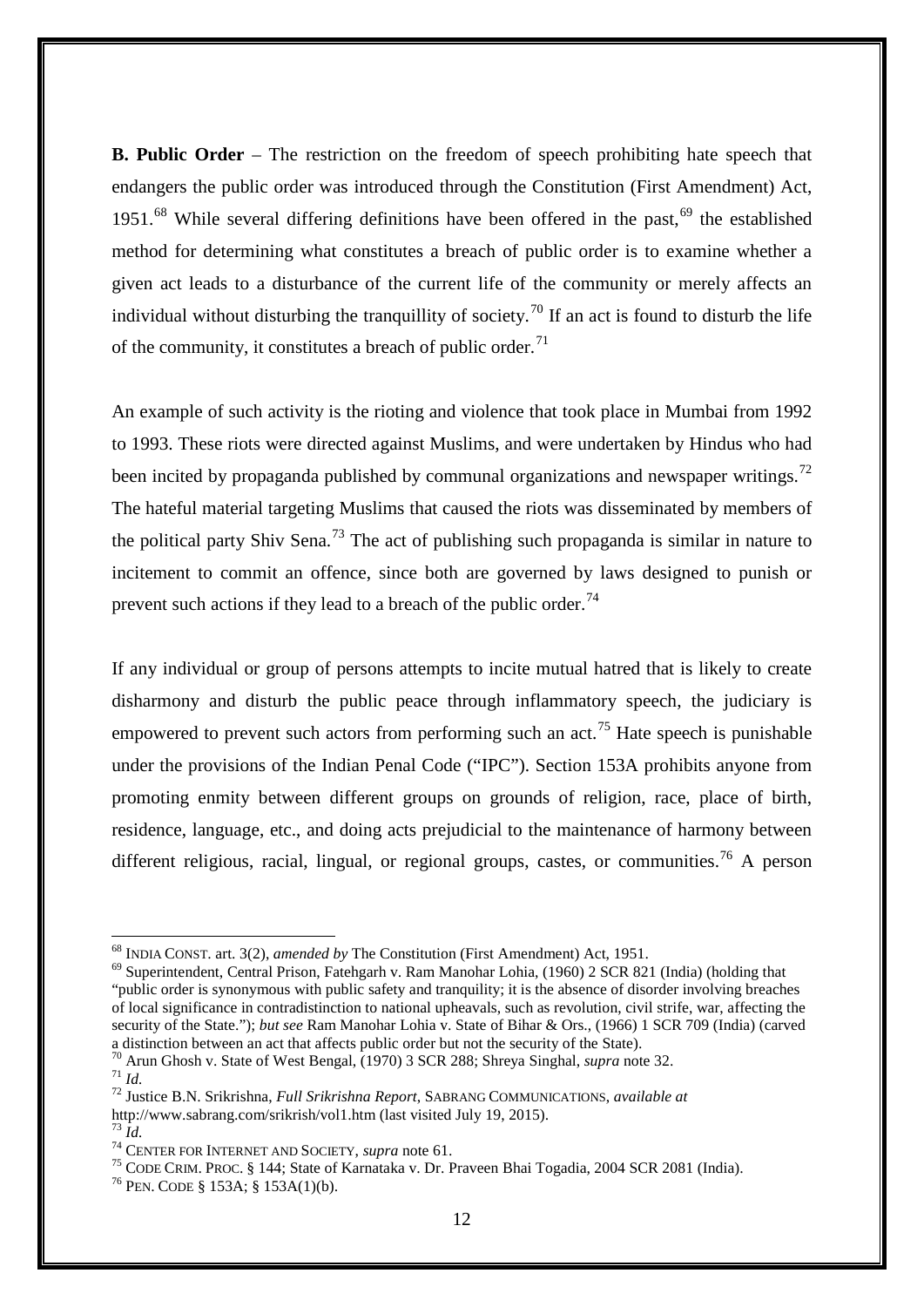found guilty of performing such acts may be punished with up to three years of imprisonment, with a fine, or both. $^{77}$  $^{77}$  $^{77}$ 

Similarly, Section 295A of the IPC prohibits deliberate and malicious acts intended to outrage the feelings of any class through insulting its religion or religious beliefs.<sup>[78](#page-12-1)</sup> The elements of the offense under this Section are:

- The accused must insult or make an attempt to insult the religion or religious beliefs of any class of persons;
- The insult must be with the deliberate and malicious intention of outraging the religious feelings of the said class of citizens;
- The insult must be by words, either spoken or written or by signs or by visible representation or otherwise.[79](#page-12-2)

The punishment for such acts is the same as that under section 153A.<sup>[80](#page-12-3)</sup>

Courts are tasked with subjectively determining what qualifies as a legitimate exercise of freedom of speech and expression. For example, a court reviewing an article containing healthy and legitimate criticism of Islam with the goal of reforming the religion was held to not violate Section  $153A$ <sup>[81](#page-12-4)</sup>. When the expressed views are purely political in nature, even if they call upon the poorer segments of society to rebel against capitalist ideas, they do not violate the IPC. [82](#page-12-5)

However, if a political statement is presented in a manner designed to promote feelings of enmity, hatred, or ill-will between religious groups or communities, it will violate Section 153A.<sup>[83](#page-12-6)</sup> Similarly, if a writing is calculated to promote feelings of enmity or hatred, the writer may not claim that the writing contained a truthful account of past events or is otherwise supported by authority as a defence.<sup>[84](#page-12-7)</sup>

 $77$  Id.

<span id="page-12-4"></span><span id="page-12-3"></span>

<span id="page-12-2"></span><span id="page-12-1"></span><span id="page-12-0"></span><sup>&</sup>lt;sup>78</sup> *Id.* at § 295A.<br><sup>79</sup> K. D. GAUR, TEXTBOOK ON THE INDIAN PENAL CODE 420 (Universal Law Publishing, 4th ed., 2009).<br><sup>80</sup> *Id.*<br><sup>81</sup> State of Maharashtra v. Ganpate Vasudeo Behera, (1978) Crim. L. Rptr. 178 (184-85) (I note 79, at 262 n.6.<br><sup>82</sup> Shiv Kumar Mishra v. State of Uttar Pradesh, 1978 Crim. L. J. 701 (India); GAUR, *supra* note 79 at 262 n.6.<br><sup>83</sup> Babu Rao Patel v. State (Delhi Administration), 1980 SCR 763 (India).<br><sup>84</sup> G. V. G

<span id="page-12-5"></span>

<span id="page-12-6"></span>

<span id="page-12-7"></span>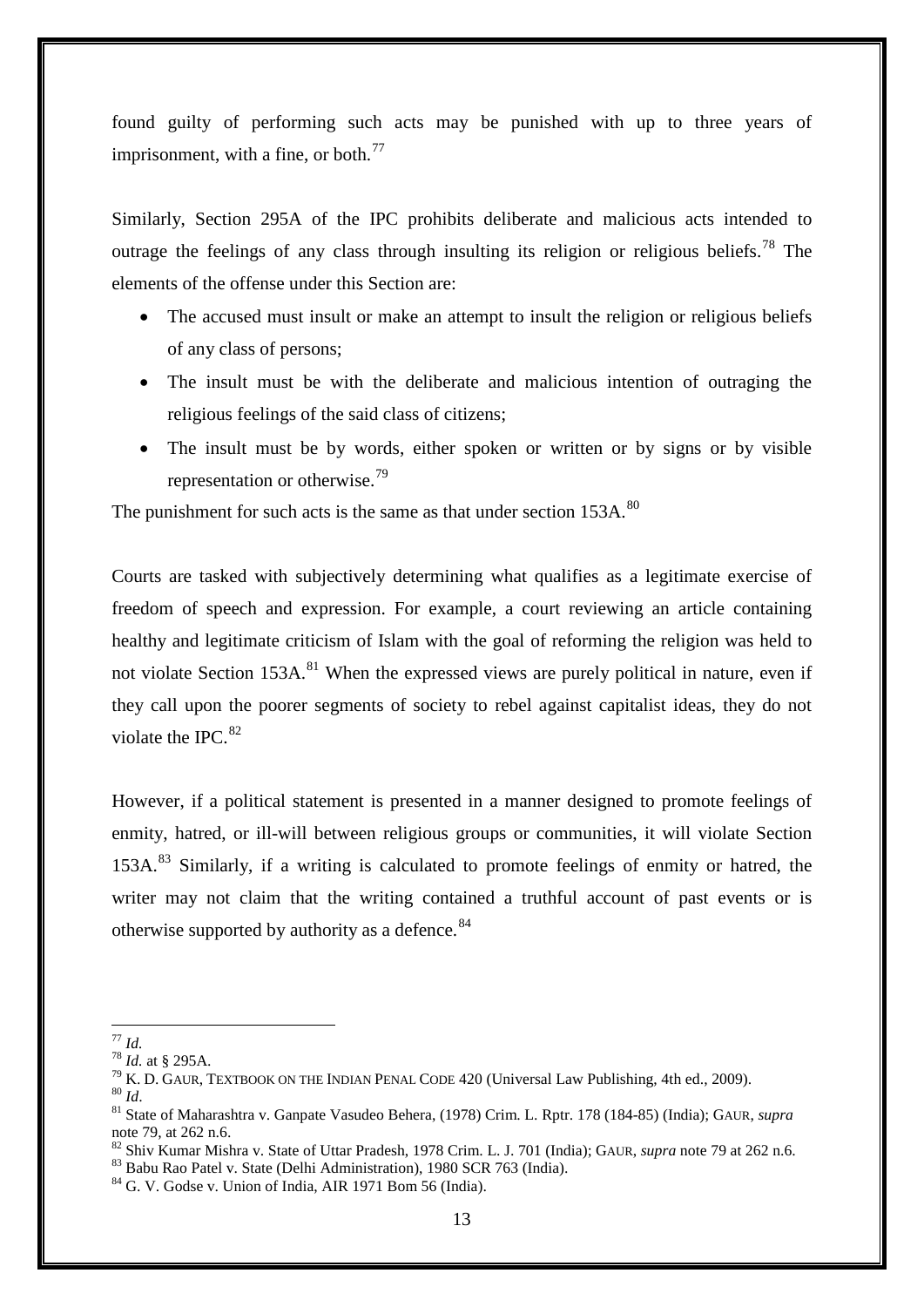The constitutionality of Section 295A was challenged in *Ramji Lal Modi v. State of Uttar Pradesh*, on the grounds that it infringed upon the fundamental right to freedom of speech and expression.<sup>[85](#page-13-0)</sup> The Supreme Court upheld the Section, holding that it had been enacted in the interest of public order and limited its prohibition to aggravated forms of insult to religion that were made with the deliberate and malicious intent of outraging a specific class of citizens. [86](#page-13-1)

Under the Representation of the People Act, 1951, which applies to electoral practices, an attempt to promote or the actual promotion of enmity or hatred between different classes of citizens on the grounds of religion, race, caste, community, or language by an election candidate or his agent to further his or her election prospects is a "corrupt practice."[87](#page-13-2) In *Das Rao Deshmukh v. Kamal Kishore Kadam*, the Supreme Court examined the question of whether a poster that requested votes so that the candidate could "teach Muslims a lesson" violated the Representation of the People Act.<sup>[88](#page-13-3)</sup> The Supreme Court held that such content was potentially offensive and was likely to rouse passion in the minds of voters who were members of certain communities.<sup>[89](#page-13-4)</sup> The Supreme Court also held that it was likely to cause disharmony and hatred between Hindus and Muslims, thereby offending the secular structure of India.<sup>[90](#page-13-5)</sup> Therefore, the challenged poster violated Section 123(3A) of the Representation of the People Act.<sup>[91](#page-13-6)</sup>

While it might appear that the courts have strictly applied the laws to those who engage in hate speech, there have been several instances of individuals escaping liability for their acts, especially during political speeches.<sup>[92](#page-13-7)</sup> Politicians have frequently included hate speech against specific religions and communities in their political statements with impunity.<sup>[93](#page-13-8)</sup>

• Azam Khan, leader of the Samajwadi Party, was booked under Sections 153A and 295A of the IPC for remarking that the Kargil war was won through the sacrifices of

<sup>&</sup>lt;sup>85</sup> Ramji Lal v. State of Uttar Pradesh, 1957 AIR 620 (India).

<span id="page-13-2"></span><span id="page-13-1"></span><span id="page-13-0"></span><sup>&</sup>lt;sup>86</sup> *Id.*<br><sup>87</sup> Representation of the People Act, 1951, No. 43, Acts of Parliament, 1951 (India), § 123(3A).<br><sup>88</sup> Das Rao Deshmukh v. Kamal Kishore Kadam, (1996) 1996 AIR 391.<br><sup>89</sup> *Id* 

<span id="page-13-3"></span>

<span id="page-13-5"></span><span id="page-13-4"></span><sup>89</sup> *Id*. 90 *Id*. 91 *Id.*

<span id="page-13-7"></span><span id="page-13-6"></span><sup>92</sup> Baba Umar, *Getting Away With Hate Speech in India*, AL JAZEERA (Apr. 24, 2014), *available at* http://www.aljazeera.com/indepth/features/2014/04/getting-away-with-hate-speeches-india-201442474555948198.html (last visited July 25, 2015).

<span id="page-13-8"></span><sup>93</sup> *See* Neha Mahajan, *Our Netas and Their Love for "Hate Speeches,"* HINDUSTAN TIMES (Sep. 11, 2014), *available at* http://www.hindustantimes.com/india-news/our-netas-and-their-love-for-hate-speeches/article1- 1262769.aspx (last visited July 25, 2015).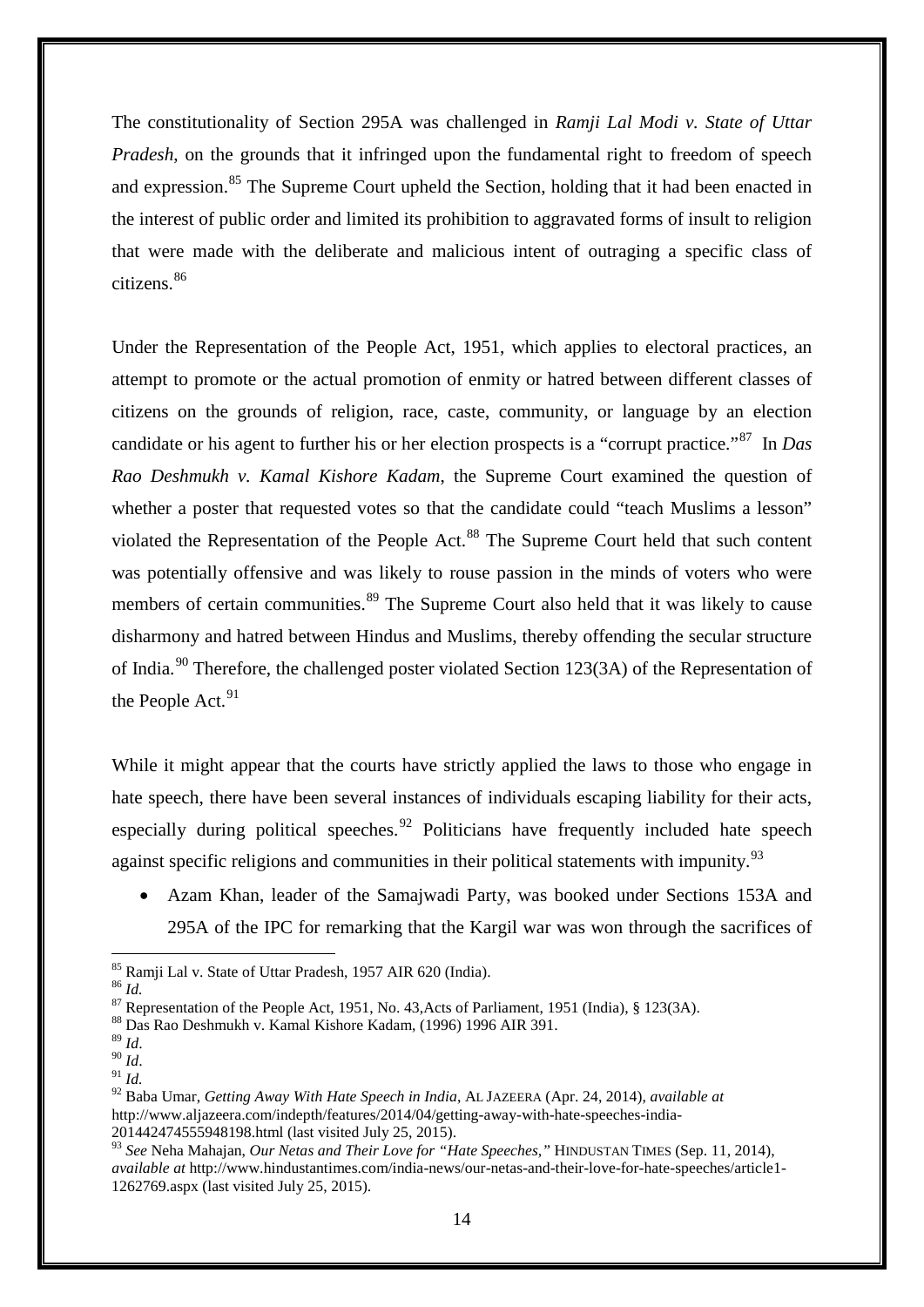Muslims but not Hindus.<sup>[94](#page-14-0)</sup> His statements were censured because they sought to divide religious communities on an extremely sensitive issue.<sup>[95](#page-14-1)</sup>

- A leader of the BJP was noted saying that there was no place for people in India who opposed Narendra Modi, BJP's prime ministerial candidate, and that such people should leave to Pakistan.<sup>[96](#page-14-2)</sup>
- Pravin Togadia, President of the Vishwa Hindu Parishad, gave a speech targeting Muslims who bought properties in Hindu areas.<sup>[97](#page-14-3)</sup> He was noted telling members of his party and other right-wing party members *"*[i]f he [Muslim occupant] does not relent, go with stones, tyres and tomatoes to his office. There is nothing wrong in it... I have done it in the past and Muslims have lost both property and money.<sup>"[98](#page-14-4)</sup>
- Raj Thackeray, the Chief of the Maharashtra Navnirman Sena (MNS), has repeatedly made hateful remarks targeting non-Maharashtrians, including comments that refer to Biharis as "infiltrators" who should be thrown out of Maharashtra.<sup>[99](#page-14-5)</sup> The Delhi High Court noted that there were over 173 First Instance Reports ("FIRs") pending against him, yet he had never appeared before the court.<sup>[100](#page-14-6)</sup> Attempts to arrest him for his speeches have led to violent incidents that have resulted in several deaths.<sup>[101](#page-14-7)</sup>

<span id="page-14-0"></span><sup>94</sup> Mohammed Faisal Fareed, *Day After EC Crackdown, Azam Khan Booked for Kargil Remarks*, INDIAN EXPRESS (Apr. 13, 2014), *available at* http://indianexpress.com/article/india/politics/fir-against-sp-leader-azamkhan-over-hate-speech/ (last visited July 25, 2015); *See* Center for Strategic and International Studies, *Kargil: What Does It Mean?*, SOUTH ASIA MONITOR (Jul. 19. 1999), available at

http://csis.org/files/media/csis/pubs/sam12.pdf (last visited July 25, 2015) (the Kargil war was the heaviest fighting between India and Pakistan since 1971 that resulted in over 1,000 dead on both sides).

<span id="page-14-1"></span><sup>95</sup> Economictimes.com, *Azam Khan Rakes Controversy With Kargil Soldiers Remark; EC Seeks Details of Speech*, ECONOMIC TIMES (Apr. 9, 2014), *available at* http://articles.economictimes.indiatimes.com/2014-04-

<span id="page-14-2"></span><sup>&</sup>lt;sup>96</sup> Al Jazeera, *BJP Leader Criticised for "Pakistan Remark*," AL JAZEERA (Apr. 20, 2014), *available at* http://www.aljazeera.com/news/southasia/2014/04/bjp-leader-criticised-pakistan-remark-2014420155849254771.html (last visited July 27, 2015). <sup>97</sup> Vijaysinh Parmar, *Evict Muslims From Hindu Areas: Pravin Togadia*, TIMES OF INDIA (Apr. 21, 2014),

<span id="page-14-3"></span>*available at* http://timesofindia.indiatimes.com/india/Evict-Muslims-from-Hindu-areas-Pravin-Togadia/articleshow/34017292.cms (last visited July 27, 2015).

<span id="page-14-5"></span><span id="page-14-4"></span><sup>&</sup>lt;sup>99</sup> PTI, *Raj Thackeray Slammed for His "Hate Speech;" Case Filed in Bihar*, HINDUSTAN TIMES (Sep. 3, 2012), *available at* http://www.hindustantimes.com/mumbai/raj-thackeray-slammed-for-his-hate-speech-case-filed-in-

<span id="page-14-6"></span><sup>&</sup>lt;sup>100</sup> PTI, *HC Slams Raj Thackeray, Says Stop Making Remarks Against UP, Bihar People*, INDIAN EXPRESS (Apr. 16, 2015), *available at* http://indianexpress.com/article/india/india-others/stop-making-remarks-against-thepeople-of-up-and-bihar-hc-to-raj-thackeray/ (last visited July 27, 2015). <sup>101</sup> TNN, *Four Killed in Clash After Raj's Arrest*, TIMES OF INDIA (Oct. 22, 2008), *available at*

<span id="page-14-7"></span>http://timesofindia.indiatimes.com/city/mumbai/Four-killed-in-clash-after-Rajsarrest/articleshow/3626619.cms?referral=PM (last visited July 27, 2015).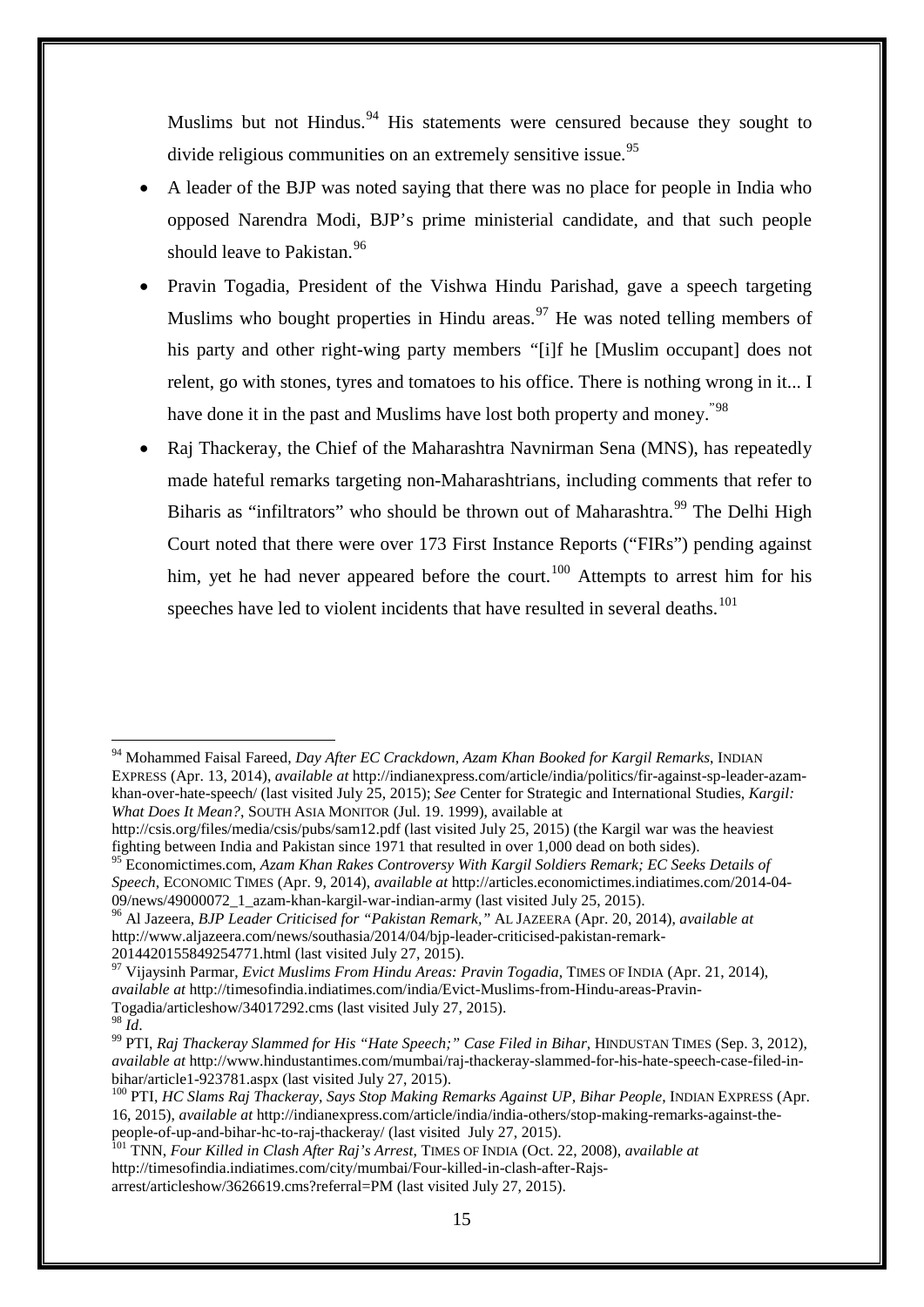As recently as June 2015, the nephew of West Bengal Chief Minister threatened to "gouge out eyes and chop off hands" of those who went against the people of the West Bengal.<sup>[102](#page-15-0)</sup>

As demonstrated by the preceding examples, politicians are often not deterred from making provocative statements targeting castes, religions, and sects despite the existence of anti-hate speech laws.<sup>[103](#page-15-1)</sup> The root of the problem is the lack of effective enforcement of these laws.<sup>[104](#page-15-2)</sup> Courts have recognized that effective regulation of hate speech at all levels is required, and that law enforcement authorities must ensure that the existing laws are not rendered meaningless due to lack of enforcement.<sup>[105](#page-15-3)</sup>

However, there has been a distinct lack of effective regulation or enforcement of anti-hate speech laws. In a public interest lawsuit filed against politicians for making provocative and hateful speeches, the Supreme Court refused to intervene, holding that a person's speech might not qualify as hate speech because individuals are entitled to their personal views and opinions. [106](#page-15-4) Only a year prior, in *Pravasi Bhalai* the Supreme Court ordered the Election Commission to curb political leaders from delivering hate speeches.<sup>[107](#page-15-5)</sup> Going in a complete circle, the Supreme Court asked the Law Commission to determine what would constitute "hate speech."<sup>[108](#page-15-6)</sup> Several civil liberties lawyers believe that such judicial vacillation is simply an excuse to avoid acting against politicians.<sup>[109](#page-15-7)</sup> The result of this lack of regulation and clarity is that politicians are rarely, if ever, punished for including hate speech in their political statements. Therefore, direct enforcement of the anti-hate speech laws of India continues to be a major issue.

<span id="page-15-0"></span><sup>102</sup> Kolkata Bureau, *A New Low in Hate Speech*, THE HINDU (June 24, 2015), *available at*

http://www.thehindu.com/todays-paper/a-new-low-in-hate-speech/article7347982.ece (last visited July 27,  $^{2015)}$ .<br> $^{103}$  *Id.* 

<span id="page-15-4"></span>

<span id="page-15-3"></span><span id="page-15-2"></span><span id="page-15-1"></span><sup>104</sup> Pravasi Bhalai Sangathan, *supra* note 55, at para. 27.<br><sup>105</sup> *Id.* 105 *Id.* 106 M. L. Sharma v. Election Commission, (2014) Crl. WP. 47 of 2014 (India); K. Rajagopal, *The "Reasonable" Man v. The "Hypersensitive" Man*, THE HINDU (Jan. 18, 2015), *available at* http://www.thehindu.com/sundayanchor/sunday-anchor-reasonable-man-vs-the-hypersensitive-man/article6797226.ece (last visited July 27,  $^{2015)}$ .<br> $^{107}$  *Id*.

<span id="page-15-6"></span><span id="page-15-5"></span><sup>&</sup>lt;sup>108</sup> *Supreme Court Asks Law Commission to Define What Constitutes Hate Speech*, INDIAN EXPRESS (Mar. 12, 2014), *available at* http://indianexpress.com/article/india/india-others/supreme-court-asks-law-commission-todefine-what-constitutes-hate-speech/ (last visited July 29, 2015). <sup>109</sup> Umar, *supra* note 92.

<span id="page-15-7"></span>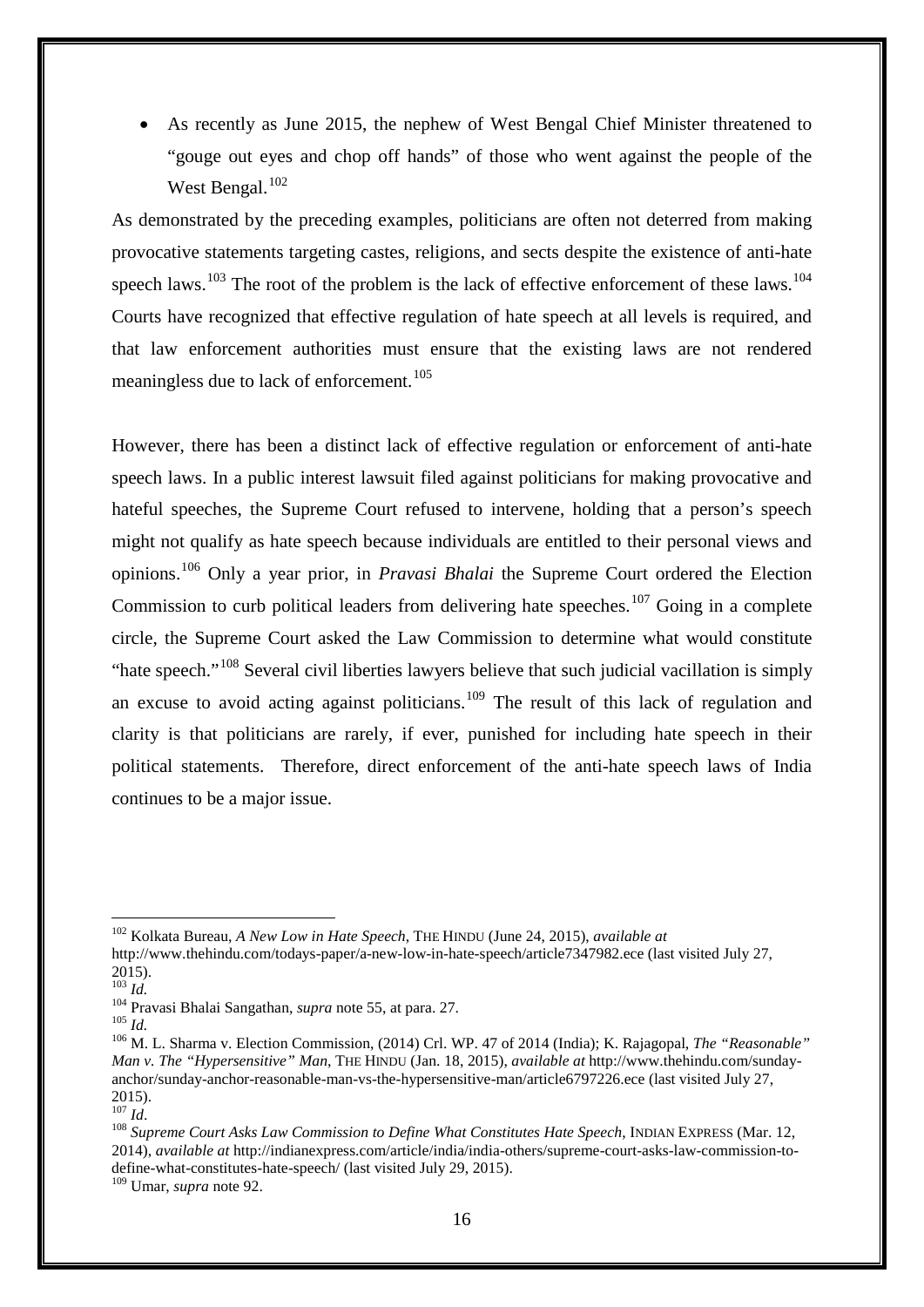#### **4.2. Liability of Intermediaries for Hate Speech**

In 2011, Kapil Sibal, then the Union Minister for Communications and Information Technology, demanded that intermediaries such as Facebook, Yahoo, Google, and Microsoft block users who posted hate speech on social networking websites.<sup>[110](#page-16-0)</sup> Sibal argued that directly prosecuting individuals who posted hate speech would be practically difficult; instead, blocking them from using intermediary platforms would be more a pragmatic penalty.<sup>[111](#page-16-1)</sup> Sibal offered three reasons in support of this position: many individuals post inflammatory content from overseas, thus escaping Indian jurisdiction; Internet companies had rejected the government's requests to provide individual users' information; and such content had the capacity to incite protests, mobs, and violence between communities.<sup>[112](#page-16-2)</sup>

There is a substantial difference between the degrees of enforcement of anti-hate speech laws in real life and the virtual world of the Internet. As has been explained above, direct prosecution of hate speech promulgated by individuals in the real work is relatively rare. The level of enforcement against intermediaries, however, is stricter. In this regard, Siddharth Varadarajan, former editor of The Hindu, remarked that while hate speech made in a volatile real-world situation is never prosecuted, the sensitivity towards online content is much higher.<sup>[113](#page-16-3)</sup> He notes that when it comes to online content, the government reacts in a "hyper-sensitive" manner.<sup>[114](#page-16-4)</sup> This creates problems for intermediaries, especially news websites, because they need to pay special attention to the comments that are posted.<sup>[115](#page-16-5)</sup> Further, since the legal process is costly and time-consuming, intermediaries are often forced to comply with requests to block online content just to avoid litigation.<sup>[116](#page-16-6)</sup>

During times of riots and civil unrest, the government proactively imposes blocks on websites, accounts of individuals, and hateful content to prevent hate speech from

<span id="page-16-0"></span><sup>110</sup> Praveen Swami & Sujay Mehdudia, *Hate Speech Must Be Blocked, Says Sibal*, THE HINDU (Dec. 7, 2011), *available at* http://www.thehindu.com/news/national/hate-speech-must-be-blocked-says-

<span id="page-16-3"></span>

<span id="page-16-2"></span><span id="page-16-1"></span>sibal/article2691781.ece (last visited July 29, 2015). <sup>111</sup> *Id.* <sup>112</sup> *Id*. <sup>113</sup> Somi Das, *The Take Down of Free Speech Online*, NEWSLAUNDRY (Apr. 1, 2014), *available at* http://www.newslaundry.com/2014/04/01/the-take-down-of-free-speech-online/ (last visited July 29, 2015). <sup>114</sup> *Id*. <sup>115</sup> *Id.* <sup>116</sup> *Id.*

<span id="page-16-6"></span><span id="page-16-5"></span><span id="page-16-4"></span>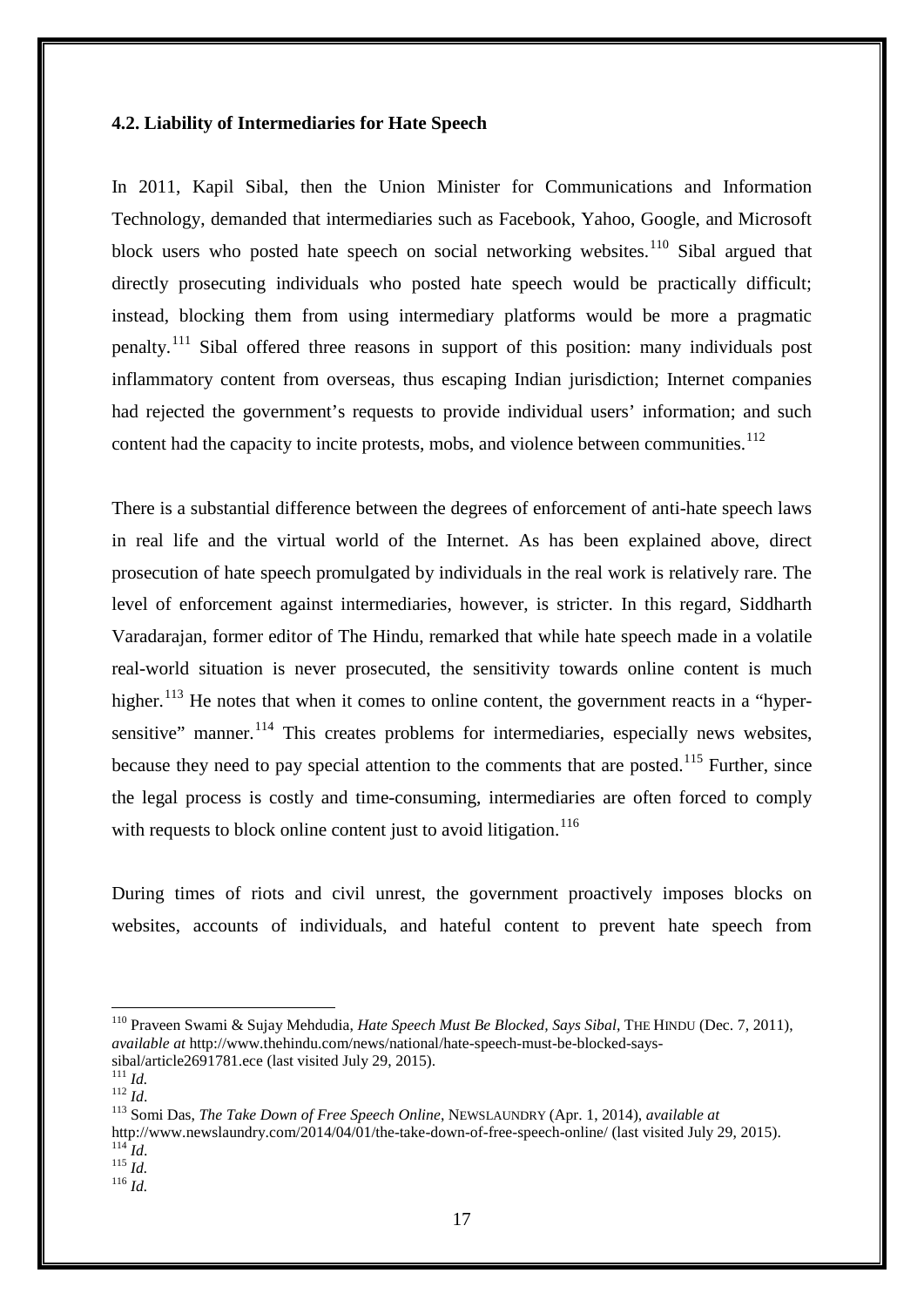exacerbating an already volatile situation.<sup>[117](#page-17-0)</sup> Some civil society actors believe that a crackdown on intermediaries in such circumstances serves the larger interest of public safety. $118$ 

In the past, the Indian government has implemented such blocks by contacting intermediaries while also blocking their websites directly via their  $ISPs$ .<sup>[119](#page-17-2)</sup> For instance, in 2012, thousands of students and workers belonging to North-Eastern communities left cities throughout India and returned to their communities because of fear that they would be attacked due to communal violence in Assam.<sup>[120](#page-17-3)</sup> This led to the government filing requests with websites such as Google, Twitter, and Facebook to remove inflammatory and harmful content from their websites.<sup>[121](#page-17-4)</sup> In addition to demanding that the sites block access to inflammatory content, the government also set a twelve-hour deadline for Twitter to remove user pages containing hate speech or face a temporary ban from operating in India.<sup>[122](#page-17-5)</sup>

The government blocked as many as 245 web pages that were hosting distorted videos and content that was being used to spread rumours about violence.<sup>[123](#page-17-6)</sup> The governmental website blocks were implemented directly via the sites' ISPs and included parts of Facebook, fundamentalist Pakistani websites, Twitter, and YouTube videos spreading hateful propaganda.[124](#page-17-7) The government claimed that the content had incited Muslims to carry out

<span id="page-17-0"></span><sup>117</sup> Pranesh Prakash, *Analyzing Latest List of Blocked Sites (Communalism & Rioting Edition)*, THE CENTRE FOR INTERNET AND SOCIETY (Aug. 22, 2012), *available at*: http://cis-india.org/Internet-governance/blog/analysingblocked-sites-riots-communalism (last visited Nov. 16, 2015). <sup>118</sup> Sunil Abraham, *To Regulate Net Intermediaries or Not is the Question*, DECCAN HERALD (Aug. 26, 2012),

<span id="page-17-1"></span>*available at* http://www.deccanherald.com/content/274218/to-regulate-net-intermediaries-not.html (last visited August 7, 2015).

<span id="page-17-2"></span><sup>119</sup> Marta Cooper, *Web 2.0: Don't Shoot the Messenger*, XINDEX (Aug. 24, 2012), *available at*

<span id="page-17-3"></span><sup>&</sup>lt;sup>120</sup> R. Jai Krishna, *Google, Facebook Working on India Request to Remove Content*, WALL STREET JOURNAL (Aug. 21, 2012) *available at*:

<span id="page-17-4"></span>http://<sub>I21</sub><sup>121</sup>Id.<br><sup>122</sup> TNN, Assam Violence: Government Sets 12-Hour Deadline for Twitter to Remove Hate Pages, ECONOMIC

<span id="page-17-5"></span>TIMES (Aug. 23, 2012), *available at* http://economictimes.indiatimes.com/news/politics-and-nation/assamviolence-government-sets-12-hour-deadline-for-twitter-to-remove-hate-pages/articleshow/15610393.cms (last

<span id="page-17-7"></span><span id="page-17-6"></span><sup>&</sup>lt;sup>123</sup> *Id.* 124 *Id.* 124 *Id.* 124 Rama Lakshmi, *India Blocks More Than 250 Websites for Inciting Hate, Panic, WASHINGTON POST (Aug.* 124 Rama Lakshmi, *India Blocks More Than 250 Websites for Inciting Hate, Panic, WASHI* 20, 2012), *available at* https://www.washingtonpost.com/world/india-blocks-more-than-250-web-sites-forinciting-hate-panic/2012/08/20/aee0b846-eadf-11e1-866f-60a00f604425\_story.html (last visited Aug. 9, 2015).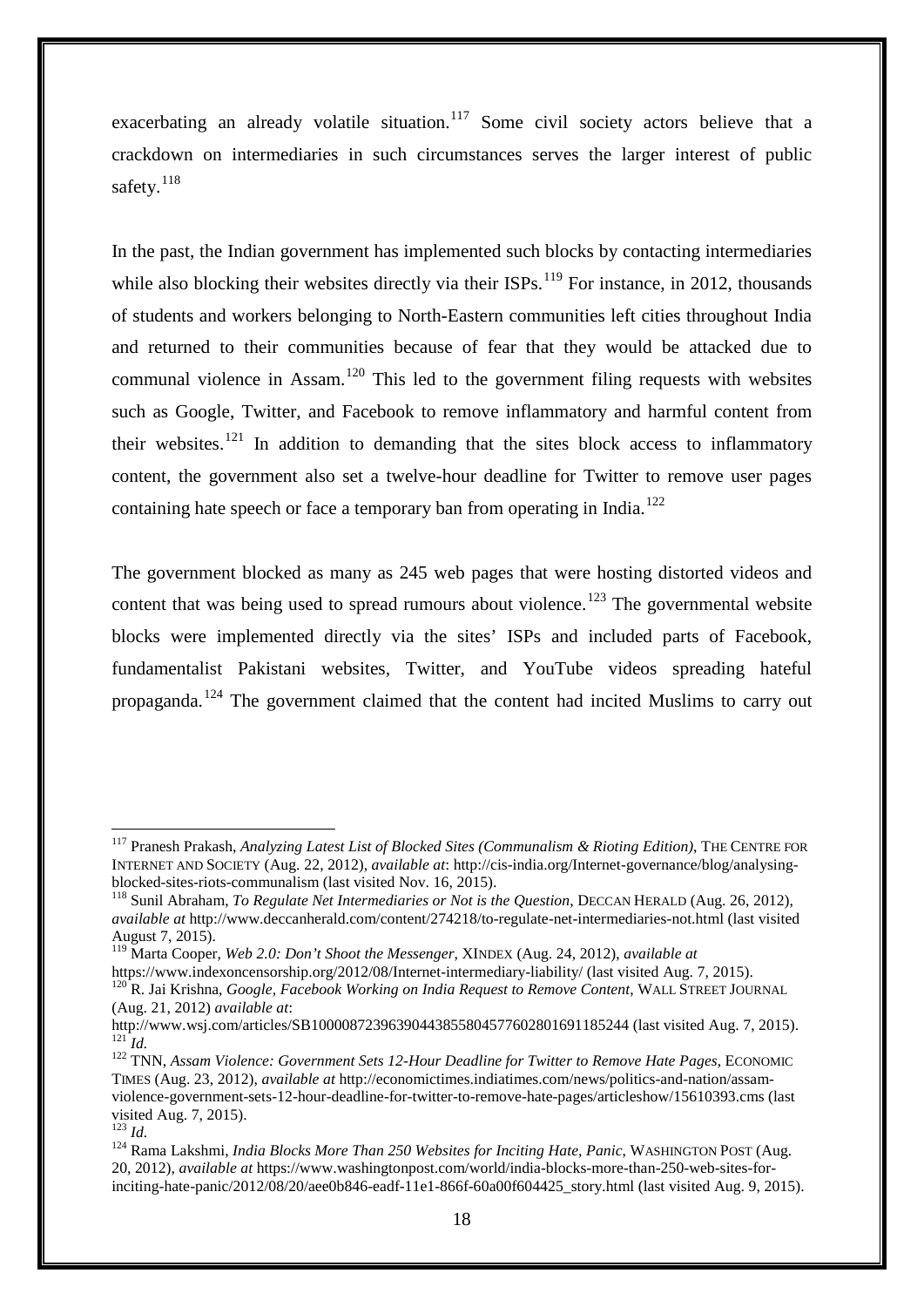acts of violence against North-Easterners as a justification for blocking the websites, even as the U.S. urged India to not infringe upon Internet freedom.<sup>[125](#page-18-0)</sup>

A similar impact was felt after the 2013 Muzaffarnagar communal riots, which were caused when a fake lynching video was uploaded and disseminated.<sup>[126](#page-18-1)</sup> This led to the spread of additional inflammatory material, such as morphed headlines that read "Muslims continue to slaughter Hindus."<sup>[127](#page-18-2)</sup> Dealing with hate speech published online became a challenge for law enforcement authorities, since the images and videos being circulated played a significant role in the propagation of the violence.<sup>[128](#page-18-3)</sup> Private individuals also filed FIRs seeking blocks against the Twitter accounts of political leaders whose tweets were promoting enmity and hatred between communities.<sup>[129](#page-18-4)</sup>

In peaceful times, the number of blocked websites is lower but still alarming. Between July and December, 2014, Facebook blocked access to 5,832 pieces of content, including antireligious matter and hate speech against orders of the Indian government, which was the highest number by any country.<sup>[130](#page-18-5)</sup> Countries such as Turkey, Russia, and Pakistan made fewer such requests to websites.<sup>[131](#page-18-6)</sup> Websites such as Google have also been quick to ban content that has led to controversy. The video "Innocence of Muslims," an allegedly offensive film that led to Muslim protestors attacking the U.S. Consulate in Chennai, was blocked in India by Google because it violated India's domestic laws.<sup>[132](#page-18-7)</sup>

<span id="page-18-0"></span><sup>125</sup> Margherita Stancati & Tom Wright, *U.S. Calls on India to Respect Internet Freedom*, WALL STREET JOURNAL (Aug. 22, 2012), *available at* http://blogs.wsj.com/indiarealtime/2012/08/22/u-s-calls-on-india-torespect-Internet-freedom/ (last visited Aug. 11, 2015).<br><sup>126</sup> Saurav Datta, *India: Communal Violence in Times of Social Media*, AL JAZEERA (June 26, 2014), *available* <u>.</u>

<span id="page-18-1"></span>*at* http://www.aljazeera.com/indepth/opinion/2014/06/india-communal-violence-times--

<span id="page-18-2"></span><sup>2014625124642228270.</sup>html (last visited Aug. 11, 2015).<br><sup>127</sup> Omar Rashid, *Social Media Strife with Inflammatory Material in Muzaffarnagar*, THE HINDU (Sept. 9, 2013), *available at* http://www.thehindu.com/news/national/other-states/social-media-rife-with-inflammatory-materialin-muzaffarnagar/article5110034.ece?ref=relatedNews (last visited Aug. 11, 2015). <sup>128</sup> Mohammad Ali, *A Lab to Monitor Hate Speech on Social Media*, THE HINDU (Mar. 4, 2015), *available at*

<span id="page-18-3"></span>http://www.thehindu.com/todays-paper/tp-national/a-lab-to-monitor-hate-speech-on-socialmedia/article6956739.ece (last visited Aug. 11, 2015).

<span id="page-18-4"></span><sup>129</sup> Tehelka Bureau, *Muzaffarnagar Riots: Complaint Lodged Against Inflammatory Content on Social Media*, TEHELKA (Sept. 9, 2013), *available at* http://www.tehelka.com/2013/09/muzaffarnagar-riots-complaint-lodged-

<span id="page-18-5"></span><sup>&</sup>lt;sup>130</sup> India Tops List of Requests for Blocking Content on Facebook in the Second Half of 2014, CNN IBN (Mar. 16, 2015), *available at* http://www.ibnlive.com/news/tech/india-tops-list-of-requests-for-blocking-content-onfacebook-in-the-second-half-of-2014-973590.html (last visited Aug. 13, 2015).<br><sup>131</sup> *Id.* 132 Daniel George, *US Consulate Targeted in Chennai Over Anti-Prophet Muhammad Film*, TIMES OF INDIA

<span id="page-18-7"></span><span id="page-18-6"></span><sup>(</sup>Sept. 14, 2012), *available at* http://timesofindia.indiatimes.com/city/chennai/US-consulate-targeted-in-Chennai-over-anti-Prophet-Muhammad-film/articleshow/16397437.cms?referral=PM (last visited Aug. 13, 2015); Claire Miller, *Google Has No Plans to Rethink Video Status*, NEW YORK TIMES (Sept. 14, 2012),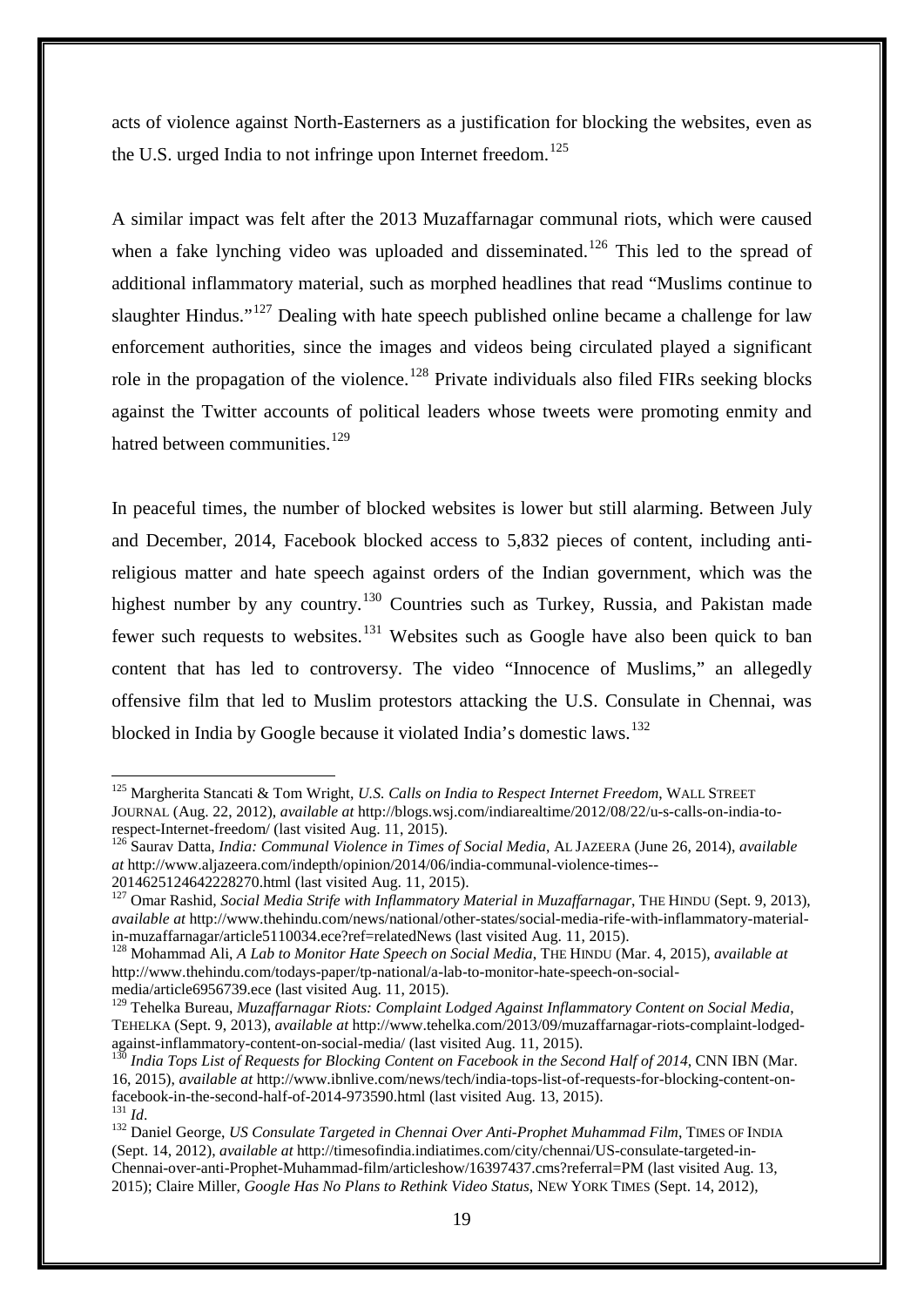Google's Transparency Report helps draw multiple conclusions about the manner in which content removal is sought from different Google platforms:<sup>[133](#page-19-0)</sup>

Most content removal requests originate from the Executive and the police. Court orders are rarely obtained. For instance, in the period from January to June, 2013, only four out of forty total removal requests were made through the court regarding defamatory items to be removed on the web search. In the same period, there were no requests via court order for removal relating to adult content (8 items), obscenity (10 items) and religious offence (13 items). This lack of removal requests via court order is even more emphasized in requests for removal of content on YouTube. In all instances of removal requests made to YouTube (adult content, bullying/harassment, defamation, hate speech, etc.), none were made through court orders. Instead, one request out of 157 for removal of hate speech on YouTube was made by the Executive/Police, whereas 16 removal requests out of 146 for religious offenses were made by the Executive/Police.<sup>[134](#page-19-1)</sup>

Thus, in most cases, Google would have to judge the legality of the challenged content itself when determining if it should comply with the request. The problem remains despite the *Shreya Singhal* decision, since the Executive is still not required to obtain court orders for seeking removal of content. Further, since the government often imposes sanctions for non-compliance (as was done with Twitter during the 2012 Assamese violence), intermediaries are pressured into complying with the requests made by the Executive or police.<sup>[135](#page-19-2)</sup>

The number of removal requests based on religious offenses varies sharply during times of unrest in the country. Hate speech often falls within the larger umbrella of religious offenses, since if a hate speech targets people of a specific religion it could be classified as a "religious offense" without losing its characterization of being hate speech.<sup>[136](#page-19-3)</sup> Between January and June, 2012, a total of 75 items were sought to be removed from Blogger (44), Orkut (1), web search (6) and YouTube (24) as religious offenses. A significant rise in the number of requests is observed between July to

*available at* http://www.nytimes.com/2012/09/15/world/middleeast/google-wont-rethink-anti-islam-videosstatus.html (last visited Aug. 13, 2015).<br><sup>133</sup> Google Government-Detailed Removal Requests, *available at* 

<span id="page-19-0"></span>https://docs.google.com/spreadsheets/d/1\_Lkc0G-

<span id="page-19-1"></span>zne\_tooYLTxiwvvjbC15iivNbZKqtFbo0K\_k/edit#gid=1778688380 (last visited Aug. 13, 2015). $^{134}$   $^{1}H\;$ 

<span id="page-19-3"></span>

<span id="page-19-2"></span><sup>&</sup>lt;sup>135</sup> *Assam Violence*, *supra* note 122.<br><sup>136</sup> For instance, Sections 153A and 295A both criminalize insulting religious beliefs.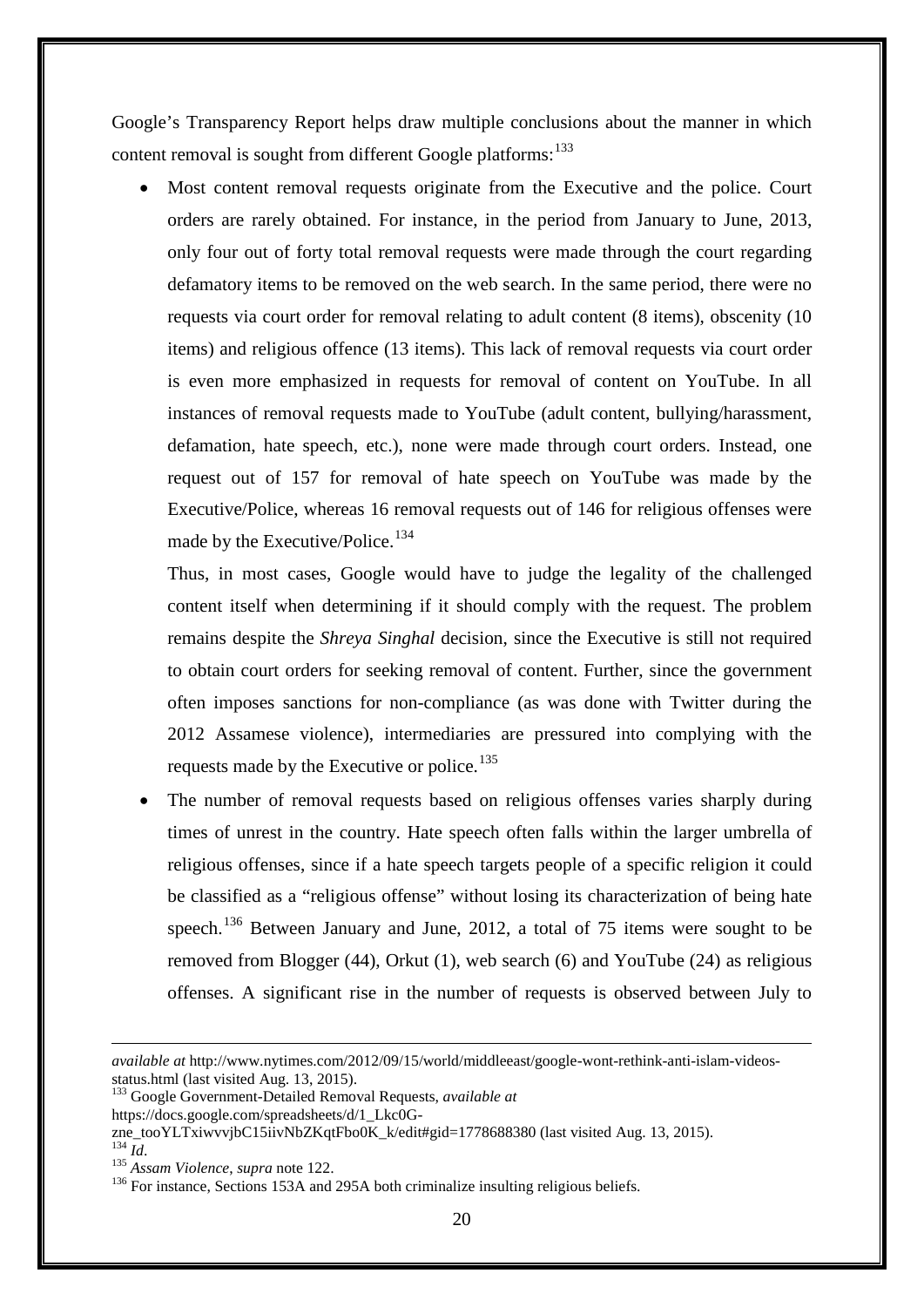December, wherein a total of 2,338 items were sought to be removed (Blogger (4), Google Images (1), Google+ (4), web search (1), YouTube (2,328)).

The communal violence that led to the mass exodus of the North-Easterners took place in July and August,  $2012$ <sup>[137](#page-20-0)</sup> It was in light of this conflict that the government made requests to block harmful content on websites. Therefore, there is an observable difference in the government's stance towards intermediaries during normal times and during times of unrest. In case of the latter, the government attempts to ensure that intermediaries are not used to propagate hatred, leading to a strict crackdown on hate speech content on the Internet.

With regards to hate speech, YouTube receives the most removal requests. From January to June, 2011, six hate speech-related items were sought to be removed from YouTube, as opposed to two on Orkut and none on Blogger or web search. Between July and December, 24 items allegedly containing hate speech were requested to be removed from YouTube, while only one item on Orkut and none on web search was asked to be removed. In the first six months of 2014, five items were requested to be removed from YouTube, in contrast to none from Orkut, Google+, or web search. This pattern holds true for religious offenses as well. Removal requests were made for 69 items on YouTube, whereas ten such requests were made for web search and none were made for Orkut or Google+. A simple "hate speech India" search on YouTube provides videos of several instances of hate speech that have been delivered around the country. Most of them have over several thousand views.<sup>[138](#page-20-1)</sup> For instance, a video of a speech delivered by Akbaruddin Owaisi, wherein he threatens to massacre Hindus in India, has garnered over  $224,424$  views.<sup>[139](#page-20-2)</sup> This demonstrates the ability of YouTube videos to promulgate hate speeches – which seems to be the rationale behind the government issuing several requests to block content on the website.

Although there have been discussions about using intermediaries to counter hate speech with comfort speech (content promoting acceptance, tolerance and equality), the current approach

-

<span id="page-20-2"></span><span id="page-20-1"></span><sup>138</sup> See, e.g., https://www.youtube.com/results?search\_query=hate+speech+india (last visited Aug. 13, 2015). <sup>139</sup> *See, e.g.*, https://www.youtube.com/watch?v=7ukTXuzXb2o (last visited Aug. 13, 2015); total views as of August 22, 2015.

<span id="page-20-0"></span><sup>137</sup> Amy Kazmin, *Exodus Shows Alienation of India's Northeast*, WASHINGTON POST (Aug. 17, 2012), *available at* https://www.washingtonpost.com/world/asia\_pacific/exodus-shows-alienation-of-indias-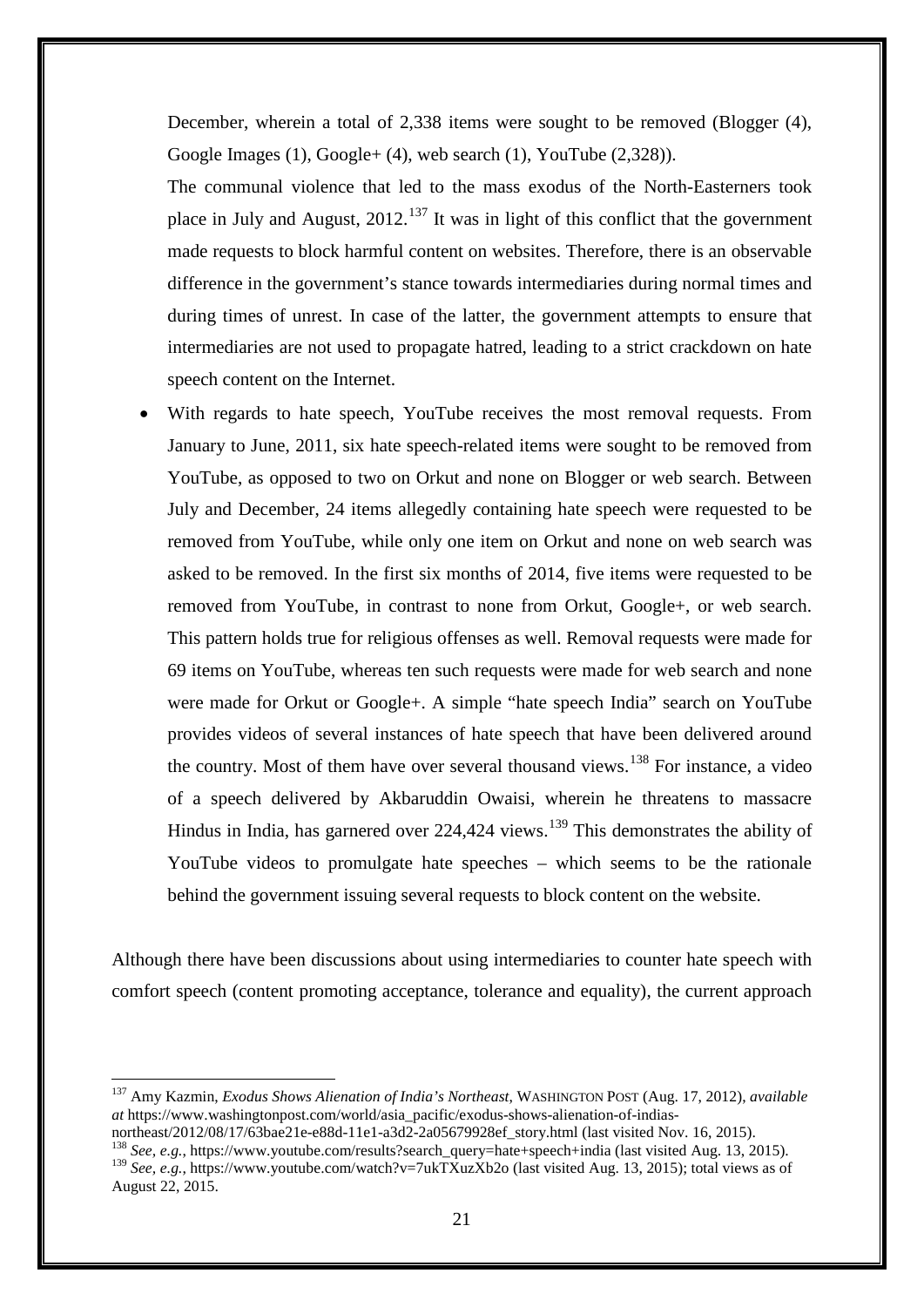to regulate hate speech content remains the same.<sup>[140](#page-21-0)</sup> It is ironic that politicians who make such speeches are rarely held liable for their actions, but intermediaries are expected to stringently comply with removal requests. In February 2015, Twitter was reviewing five times as many user reports as it had previously and had tripled the number of employees handling such requests due to it having imposed bans on hate speech on its platform.<sup>[141](#page-21-1)</sup> Intermediaries may be still held liable for hate speech-related content that is posted on their platforms, and so far they have been willing to comply with removal requests.

#### **V. INTERMEDIARY LIABILITY REGIME POST-SHREYA SINGHAL CASE**

The Supreme Court's decision in *Shreya Singhal v. Union of India* was instrumental in introducing two major changes in the context of freedom of speech and expression.<sup>[142](#page-21-2)</sup> Primarily, the judgment struck down the draconian section  $66A^{143}$  $66A^{143}$  $66A^{143}$  of the IT Act for being vague and unconstitutional.[144](#page-21-4) Section 66A, *inter alia*, provided for punishment of imprisonment up to three years and a fine for sending information that is grossly offensive or that the sender knows to be false but still sends it for the purpose of causing enmity, hatred or ill will.<sup>[145](#page-21-5)</sup> The Section was misused on several instances, including a class 11 student being jailed for making offensive remarks against political leaders and two girls being arrested for criticizing the shutting down of Mumbai after the death of Shiv Sena leader Bal

<span id="page-21-0"></span><sup>&</sup>lt;sup>140</sup> Shalini Singh, *Government Should Use Internet, Social Media to Counter Hate Speech*, THE HINDU (Sept. 5, 2012), *available at* http://www.thehindu.com/news/national/government-should-use-Internet-social-media-tocounter-hate-speech/article3859742.ece (last visited Aug. 16, 2015). <sup>141</sup> *Twitter Bans Hate Speech, Abusive Language*, ZEE NEWS (Feb. 27 2015), *available at*

<span id="page-21-1"></span>http://zeenews.india.com/news/sci-tech/twitter-bans-hate-speeches-abusive-language\_1553532.html (last visited Aug. 16, 2015).<br>
<sup>142</sup> Shreya Singhal, supra note 32.

<span id="page-21-3"></span><span id="page-21-2"></span>Aug. 16, 2015). <sup>142</sup> *Shreya Singhal, supra* note 32. <sup>143</sup> IT Act, *supra* note 3, at Section 66A("Any person who sends, by means of a computer resource or a communication device –

a) any information that is grossly offensive or has menacing character; or

b) any information which he knows to be false, but for the purpose of causing annoyance, inconvenience, danger, obstruction, insult, injury, criminal intimidation, enmity, hatred, or ill will, persistently makes by making use of such computer resource or a communication device,

c) any electronic mail or electronic mail message for the purpose of causing annoyance or inconvenience or to deceive or to mislead the addressee or recipient about the origin of such messages shall be punishable with imprisonment for a term which may extend to two three years and with fine.

Explanation: For the purposes of this section, terms "Electronic mail" and "Electronic Mail Message" means a message or information created or transmitted or received on a computer, computer system, computer resource or communication device including attachments in text, image, audio, video and any other electronic record, which may be transmitted with the message").

<span id="page-21-4"></span><sup>144</sup> Jayant Sriram, *SC Strikes Down "Draconian" Section 66A*, THE HINDU (Mar. 25, 2015), *available at* http://www.thehindu.com/news/national/supreme-court-strikes-down-section-66-a-of-the-it-act-finds-itunconstitutional/article7027375.ece (Aug. 16, 2015).

<span id="page-21-5"></span> $145$  IT Act, *supra* note 3, at §66A.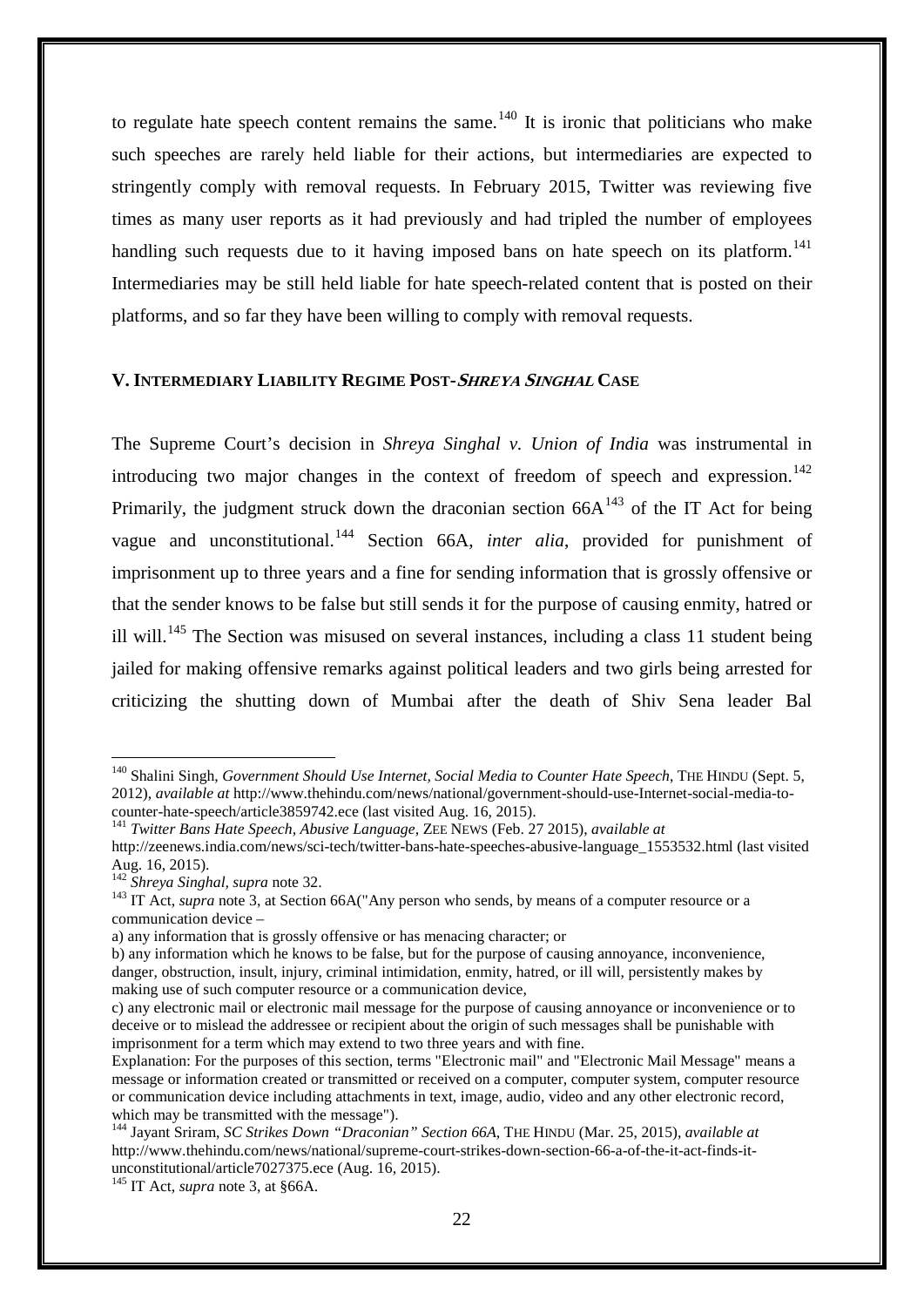Thackeray.<sup>[146](#page-22-0)</sup> The decision also fundamentally altered the possible liability of intermediaries for user-generated hate speech by shifting from a notice-and-takedown system to making it mandatory for such requests to be accompanied by a court order.<sup>[147](#page-22-1)</sup>

### **5.1. Eliminating the Chilling Effect**

In *Shreya Singhal*, the petitioner challenged the constitutionality of the IT Act provisions pertaining to intermediary liability.<sup>[148](#page-22-2)</sup> Section 73(3)(b) of the IT Act was challenged on the ground that it forced intermediaries to exercise their own judgment upon receiving actual knowledge that information was being used to commit unlawful acts.<sup>[149](#page-22-3)</sup> Rules 3(2) and 3(4) of the IT Intermediary Guidelines were also challenged because they required intermediaries to exercise their own judgment when removing content.<sup>[150](#page-22-4)</sup> Section 69A of the IT Act was challenged for not containing sufficient safeguards against blocks requested by the government.[151](#page-22-5)

The petitioner argued that the presence of such provisions gave rise to a chilling effect on private speech.<sup>[152](#page-22-6)</sup> Under the existing system, a state-mandated private censorship regime was created in effect since online speech could be banned without obtaining an order from a court or the government.<sup>[153](#page-22-7)</sup> As a consequence, risk-averse intermediaries often erred on the side of

http://timesofindia.indiatimes.com/city/bareilly/Class11-student-sent-to-jail-for-Facebook-post-against-UPminister-Azam-Khan/articleshow/46600144.cms (last visited Aug. 18, 2015); PTI, *Charges Dropped Against Girls Arrested for Facebook Post on Bal Thackeray*, NDTV (Dec. 18, 2012), *available at* http://www.ndtv.com/india-news/charges-dropped-against-girls-arrested-for-facebook-post-on-bal-thackeray-

<span id="page-22-0"></span><sup>146</sup> *Flashback: List of Cases Where Section 66A of IT Act Was Misused*, IBN LIVE (Mar. 24, 2015), *available at* http://www.ibnlive.com/news/india/flashback-list-of-cases-where-section-66a-of-it-act-was-misused-977016.html (August 16, 2015); *13 Infamous Cases in Which Section 66A was Misused*, INDIA TODAY (Mar. 24,

<sup>2015),</sup> *available at* http://indiatoday.intoday.in/story/section-66a-cases-how-it-curbed/1/425567.html (last visited Aug. 16, 2015); Nazar Abbas, *Class 11 Student Sent to Jail for Facebook Post Against UP Minister Azam Khan*, TIMES OF INDIA (Mar. 17, 2015), *available at*

<sup>507890 (</sup>last visited Aug. 19, 2015).

<span id="page-22-1"></span><sup>147</sup> Kartik Chawla, *Shreya Singhal and How Intermediaries are Simply Intermediaries Once Again – Striking Down the Chilling Effect*, TECH LAW FORUM (Mar. 30, 2015), *available at*

https://techlawforum.wordpress.com/2015/03/30/shreya-singhal-and-how-intermediaries-are-simplyintermediaries-once-again-striking-down-the-chilling-effect/ (last visited August 19, 2015). <sup>148</sup> *Shreya Singhal, supra* note 32.

<span id="page-22-7"></span><span id="page-22-6"></span>

<span id="page-22-5"></span><span id="page-22-4"></span><span id="page-22-3"></span><span id="page-22-2"></span><sup>150</sup> *Id.* at para. 114.<br><sup>150</sup> *Id.*<br><sup>151</sup> *Id.* 151 *Id.* 152 *Private Speech*, BLACK'S LAW DICTIONARY (9th ed. 2009) ([t]he result of a law or practice that seriously discourages the exercise of a constitutional right, such as the right to appeal or the right to free speech) <sup>153</sup> Sunil Abraham, *Shreya Singhal and 66A*,  $\tilde{1}(15)$  ECONOMIC AND POLITICAL WEEKLY (Apr. 11, 2015), *available at* http://cis-india.org/Internet-governance/blog/shreya-singhal-judgment.pdf (Aug. 20, 2015).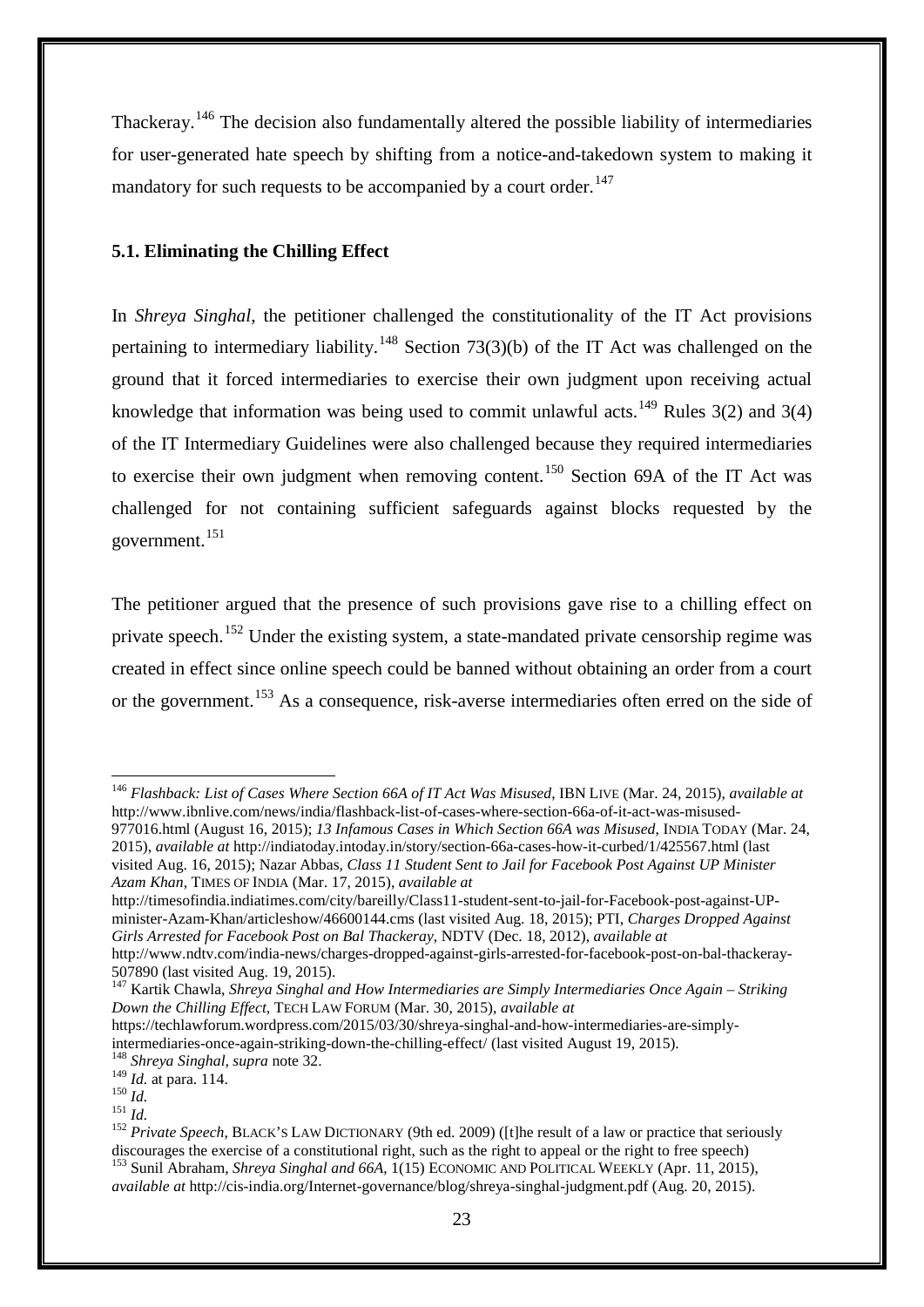caution by complying with private removal requests and taking down content.<sup>[154](#page-23-0)</sup> Further, from a purely economic perspective, determining the legality of takedown notices and handling legal processes across various jurisdictions would have been costly for intermediaries.<sup>[155](#page-23-1)</sup> High legal costs and significant risk would compel an intermediary to agree to the takedown notice.<sup>[156](#page-23-2)</sup>

Therefore, frivolous complaints could be used by private parties to suppress legitimate expression without fear of repercussions; in addition, in the absence of provisions for reinstatement of content, the harms to the creator could be irreversible.<sup>[157](#page-23-3)</sup> As a consequence, legitimate speech was curtailed under the veil of preventing hate speech.

A study was conducted by Rishabh Dara with the Centre for Internet and Society to determine whether the IT Act and IT Intermediary Guidelines indeed caused a chilling effect on the freedom of speech and expression.<sup>[158](#page-23-4)</sup> As a part of the study, seven prominent intermediaries were sent takedown notices containing obvious flaws in them, such as absence of a cause of action or failure to establish the author as an affected person. The study found that, despite the flaws, six out of the seven intermediaries over-complied with the notices. For instance, a takedown notice was issued to an intermediary news website that allowed user-generated comments to be published below articles.<sup>[159](#page-23-5)</sup> The notice sought the removal of one user-generated comment published on an article relating to the Telengana movement.<sup>[160](#page-23-6)</sup> The challenged comment:

- Condemned the violence in the Telengana agitation.
- Blamed the agitation's leaders for being selfish.
- Supported the Telengana movement.

The notice alleged that the said comment was, *inter alia*, racially and ethnically objectionable, disparaging, and hateful, and therefore in violation of Rule 3(2)(b) of the IT Intermediary Guidelines. Words such as "objectionable" and "disparaging" have not been defined under Indian law.

<span id="page-23-0"></span> $^{154}$  Id.

<span id="page-23-2"></span><span id="page-23-1"></span><sup>&</sup>lt;sup>155</sup> Thelle, *et al.*, *supra* note 8, at 23.<br><sup>156</sup> *Id.* <sup>157</sup> Abraham, *supra* note 153, at 14.<br><sup>158</sup> Dara, *supra* note 7, at 2.

<span id="page-23-6"></span><span id="page-23-5"></span><span id="page-23-4"></span><span id="page-23-3"></span><sup>159</sup> *Id*. at 13–14. 160 *Id.*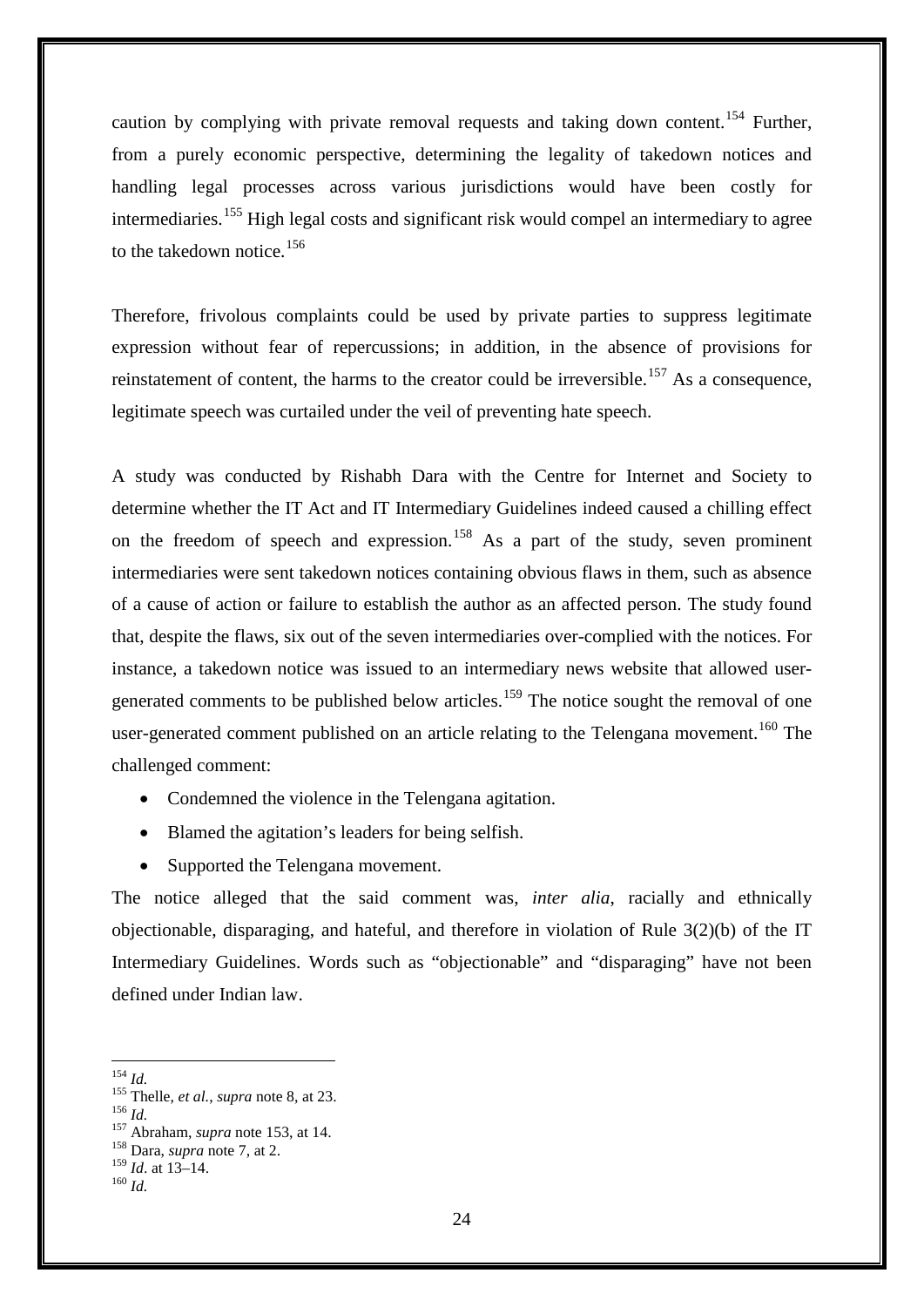Seventy-two hours after the notice was sent, the intermediary had removed all fifteen comments published below the article. The study draws several conclusions based on this reaction:

- The intermediary deleted all the comments under the article even though there were allegations of illegality only against one of the comments. Such over-compliance placed unlawful restrictions on the freedom of speech.
- There was a clear reluctance on the part of the intermediary to determine the legality of the claims made in the notice.
- No explanations or reasons were provided to the complainant or to the authors of the comments after the removal of comments.

The study reasoned that "the [IT Intermediary Guidelines] create uncertainty in the criteria and procedure for administering the takedown notices thereby inducing the intermediaries to err on the side of caution and over-comply with takedown notices in order to limit their liability and as a result suppress legitimate expressions."<sup>[161](#page-24-0)</sup> The study further noted that there was an absence of meaningful safeguards to prevent misuse and abuse of the takedown procedure.[162](#page-24-1)

One of the recommendations made by the authors was that an objective test should replace the approach of requiring intermediaries to subjectively determine the legality of the challenged content.[163](#page-24-2) The *Shreya Singhal* case mirrored this reasoning, and established that an objective determination must be made through court orders, thereby removing the concerns with regards to the chilling effect resulting from private parties misusing takedown procedures.<sup>[164](#page-24-3)</sup> Such an interpretation of the Section shields intermediaries from liability unless they fail to comply with court orders directing them to remove illegal content.<sup>[165](#page-24-4)</sup>

<span id="page-24-2"></span><span id="page-24-1"></span><span id="page-24-0"></span>161 *Id.* at 2.<br><sup>162</sup> *Id.*<br><sup>163</sup> *Id.* at 30.<br><sup>164</sup> *Shreya Singhal, supra* note 32.<br><sup>165</sup> Giancarlo Frosio, *Landmark Intermediary Liability Decision From the Indian Supreme Court*, CENTRE FOR INTERNET AND SOCIETY STANFORD LAW SCHOOL (Mar. 27, 2015), *available at* http://cyberlaw.stanford.edu/blog/2015/03/landmark-intermediary-liability-decision-indian-supreme-court (last visited Aug. 20, 2015).

 $161$  *Id.* at 2.

<span id="page-24-4"></span><span id="page-24-3"></span>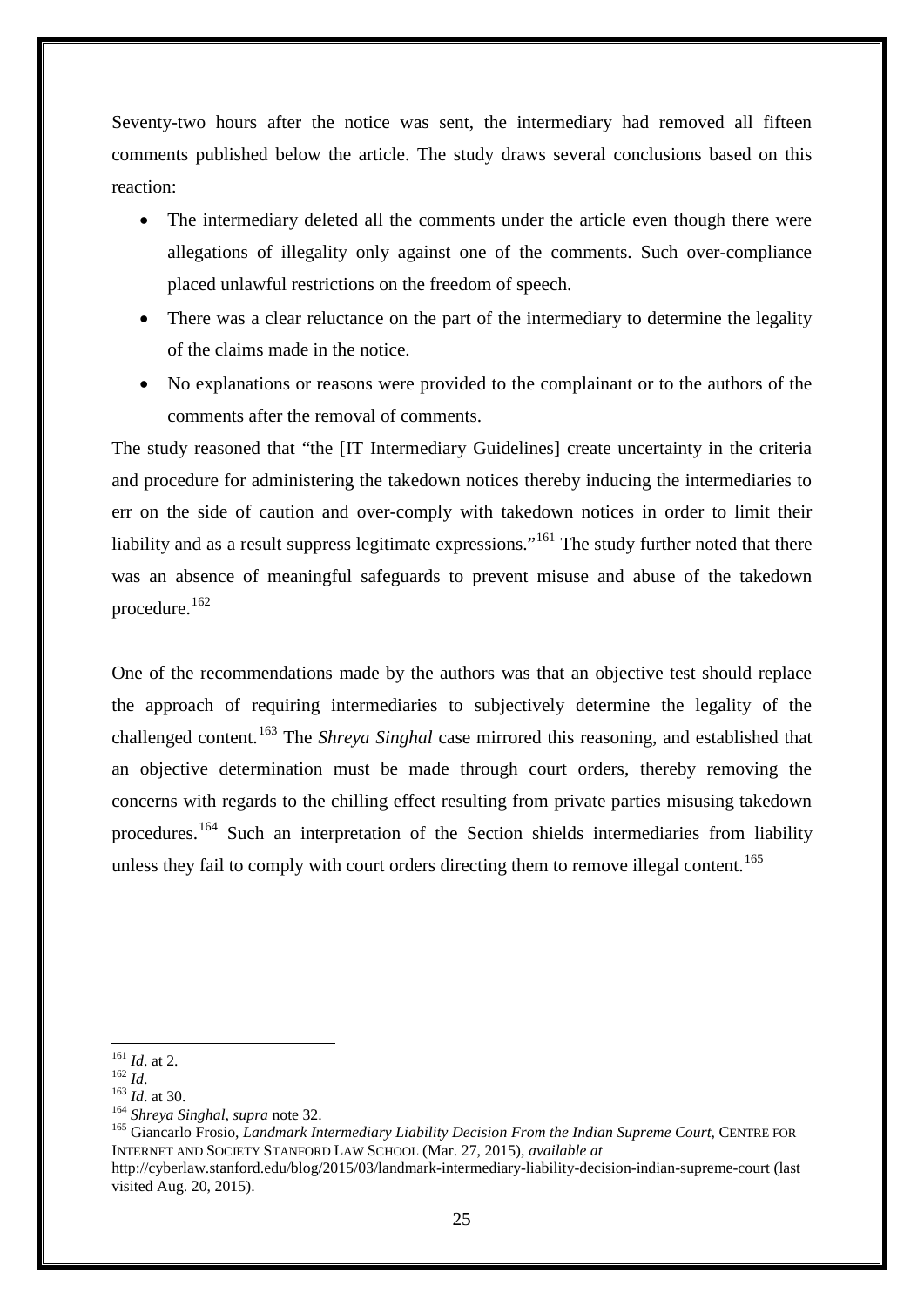#### **VI. CONCLUSION AND RECOMMENDATIONS**

*"The Internet is more important and disruptive than [its greatest advocates] have previously theorised."* – Evgeny Morozov, *The Net Delusion*

India's current approach toward imposing intermediary liability for user-generated hate speech creates a host of challenges for the future. Following the *Shreya Singhal* decision, it becomes important to reconsider the role of the courts, especially regarding governmental requests to block content under Section 69A of the IT Act. The government and courts need to work towards directly punishing individuals who engage in hate speech and set a strong precedent that would deter such speech in the future. While there is no doubt that hate speech has a strong negative impact on social stability, Internet restrictions seeking to promote such stability must be cautiously applied. The following recommendations seek to strike this balance between prohibiting hate speech and limiting Internet restrictions.

#### **6.1. Increased Role of Courts**

As per the *Shreya Singhal* case, the Executive branch of the government is able to issue blocking orders without requiring a court order, provided that the block is backed by valid reasons and falls within the ambit of reasonable restrictions allowed under Article 19(2) of the Constitution.<sup>[166](#page-25-0)</sup> However, there are multiple reasons why courts need to be included in this process, just as they were for requests made by private parties.

When the government restricts content on intermediary platforms to prevent the incitement of public disturbances or riots, such blocks are justified by the presumption that riots and violence are propagated by the sharing of hateful content on intermediary platforms.<sup>[167](#page-25-1)</sup> Even though this is a commonly-held belief, several studies have shown that this does not hold true. A study by The Guardian and the London School of Economics titled "*Reading the Riots: Investigating England's Summer of Disorder*" argues that during the Tottenham riots,

<sup>&</sup>lt;sup>166</sup> Shreva Singhal, supra note 32.

<span id="page-25-1"></span><span id="page-25-0"></span><sup>&</sup>lt;sup>167</sup> See, *Indian Cyber Silence: Journalists Muted after Race Riots*, RT (Aug. 23, 2012), *available at* https://www.rt.com/news/india-twitter-crackdown-riots-348/ (last visited Nov. 16, 2015) ("Authorities claim that these web pages, as well as those already blocked, were responsible for disseminating misinformation that triggered the deadly riots.").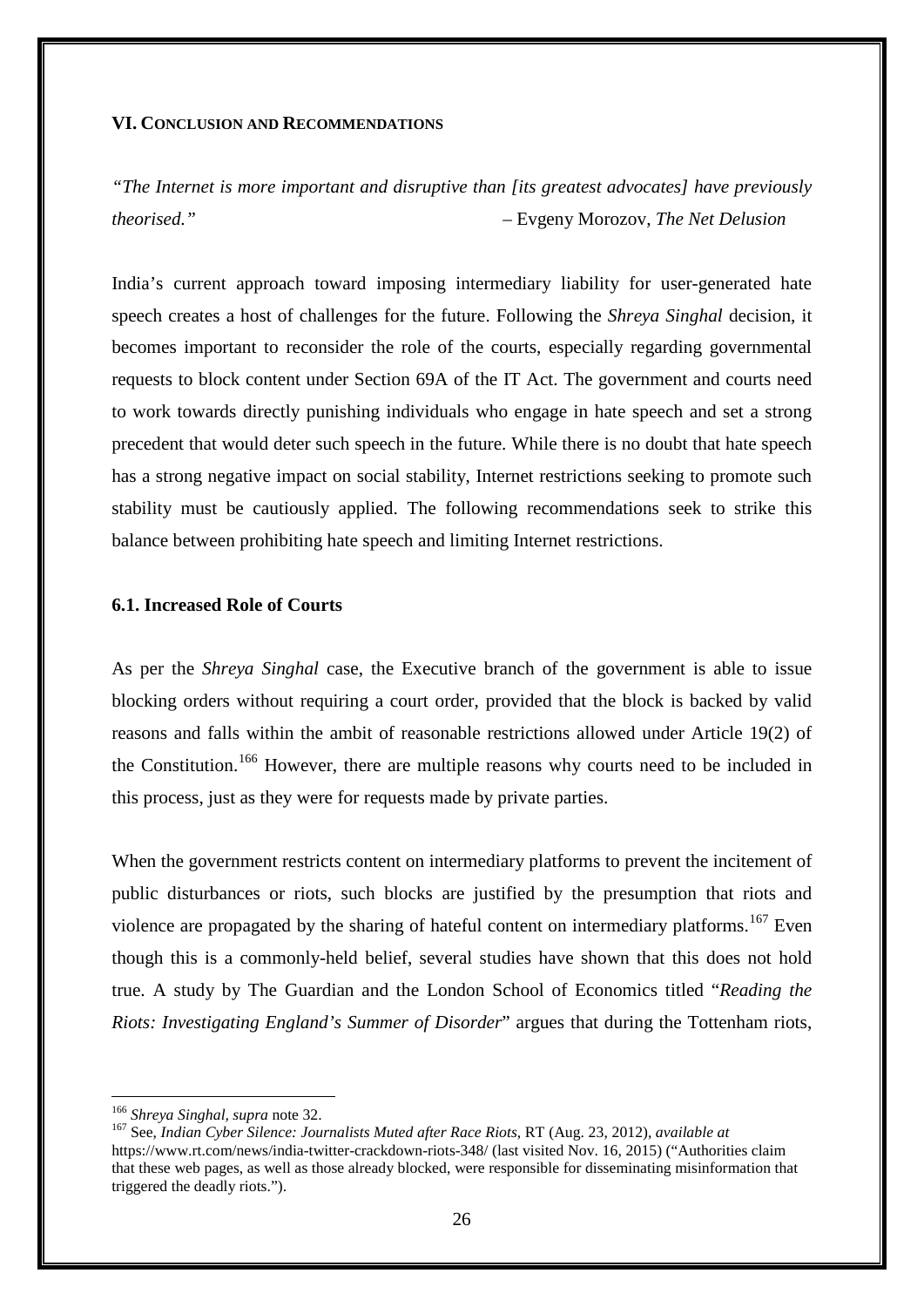there was no chain of causation between the riots and the use of social media.<sup>[168](#page-26-0)</sup> In fact, it concluded that social media played a positive role in the aftermath of the riots by assisting in clean-ups.[169](#page-26-1)

Historically too, several protests and riots – ranging from the Greensboro sit-ins to the Godhra carnage – have been furthered in the absence of social media. In addition, there has not been a study conclusively linking posting of hateful content on the Internet and the furtherance of protests. An Executive order for blocking hate speech on intermediary websites fails to address the larger question of whether there is a direct link between hateful posts and the furtherance of violence.

Also, the Executive and the courts may disagree with regard to whether a specific block would constitute a reasonable restriction under Article 19(2). This was exemplified in the *Shreya Singhal* case itself, wherein the Executive considered Section 66A to be a reasonable restriction under the Constitution but the provision was struck down by the Supreme Court for being unconstitutional.<sup>[170](#page-26-2)</sup> Therefore, courts should be included in this framework to test whether a restriction issued by the Executive falls within the purview of Article 19(2). Unilateral Executive orders often run the risk of being over-protective and based on an unsubstantiated presumption of harm, thus harming free speech and the interests of intermediaries.

#### **6.2. Direct Action against Hate Speech**

The direct enforcement of the domestic Indian laws prohibiting hate speech has been less than adequate. Political leaders have given inflammatory speeches containing hate speech at rallies, yet have faced very little or no liability at all. The direct impact of hate speech is increased in this context because people are likely to get carried away in the heat of the moment. On the Internet, speech is diluted because its presentation through a virtual medium reduces any surrounding tension or anger.

<span id="page-26-0"></span><sup>168</sup> *Riots in Tottenham After Mark Duggan Shooting Protest*, BBC NEWS (Aug. 7, 2011), *available at* http://www.bbc.com/news/uk-england-london-14434318 (last visited Aug. 23, 2015); *Reading the Riots: Investigating England's Summer of Disorder*, THE GUARDIAN & LONDON SCHOOL OF ECONOMICS (Dec. 14, 2011), *available at* http://eprints.lse.ac.uk/46297/1/Reading%20the%20riots(published).pdf (last visited Aug. 23, 2015).<br> $^{169}$  *Id.* <u>.</u>

<span id="page-26-1"></span>

<span id="page-26-2"></span><sup>&</sup>lt;sup>170</sup> Shreya Singhal, supra note 32.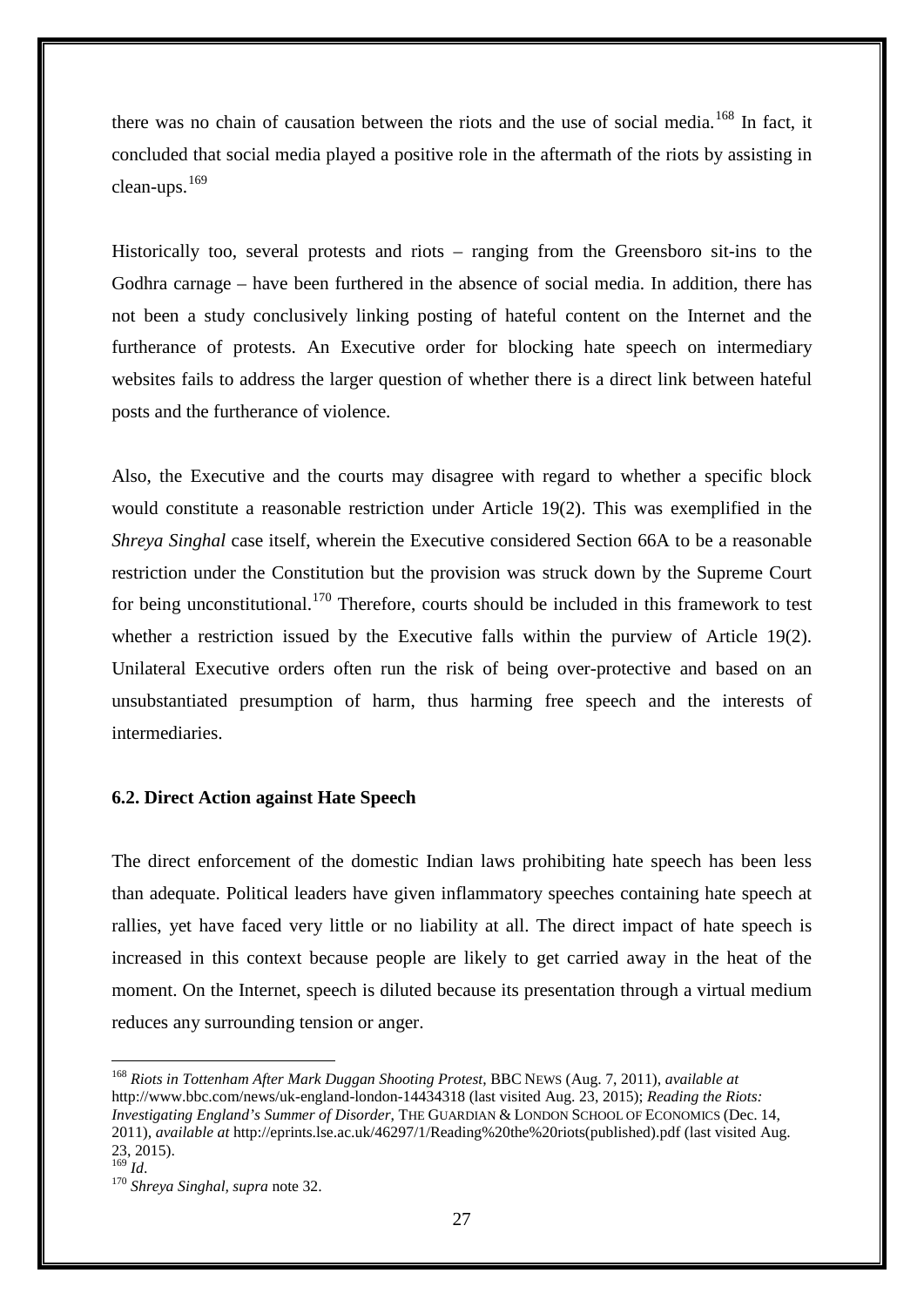Despite this, authorities have been lax when acting against individuals promulgating hate speech in real world situations. Very few such actors have been punished, thereby undermining the efficacy of the anti-hate speech laws of India. To reduce the epidemic of hate speech in India and its impact, a policy of stricter enforcement must be adopted. Failure to do so not only ignores the root cause of the problem, but also creates arbitrariness when intermediaries, who merely provide an unmonitored platform for such hateful content to be shared, are punished for the same.

#### **6.3. Challenge of Requests by Intermediaries**

There is no doubt that intermediaries are business-driven entities who are averse to getting embroiled in legal battles when it does not further their financial interests. Since intermediaries operated under the constant fear of sanctions, it created a chilling effect on the freedom of speech and expression.<sup>[171](#page-27-0)</sup>

There is a paucity of legal analysis and judicial pronouncements on the issue of private party removal requests. The impact of a single judgement *(Shreya Singhal)* has produced widespread repercussions because the present law has yet to evolve completely. In such a situation, especially when the importance of free speech on the Internet is gaining recognition in India, intermediaries should proactively protect their own and users' interests. In order to achieve this, intermediaries will have to challenge Executive requests that seem arbitrary or fall outside the scope of Article 19(2). This will lead to judicial discourse that will in turn set precedents crucial for reducing future ambiguity. Such action is necessary to create legal certainty, thereby leading to the creation of a safer environment for intermediaries.

#### **6.4. Conclusion**

-

There must be recognition that in modern times, online intermediaries have become integral to the average person's Internet use. Since restrictions placed on content curb a fundamental aspect of the Internet, they must be narrow, proven to be essential, and effective in reaching the necessary end. Liability of intermediaries must mirror this restricted scope. Without

<span id="page-27-0"></span><sup>&</sup>lt;sup>171</sup> Geetha Hariharan, *What 66A Judgment Means for Free Speech Online*, THE HUFFINGTON POST (Mar. 26, 2015), *available at* http://www.huffingtonpost.in/geetha-hariharan/what-66a-judgment-meansf\_b\_6938110.html (last visited Nov. 16, 2015).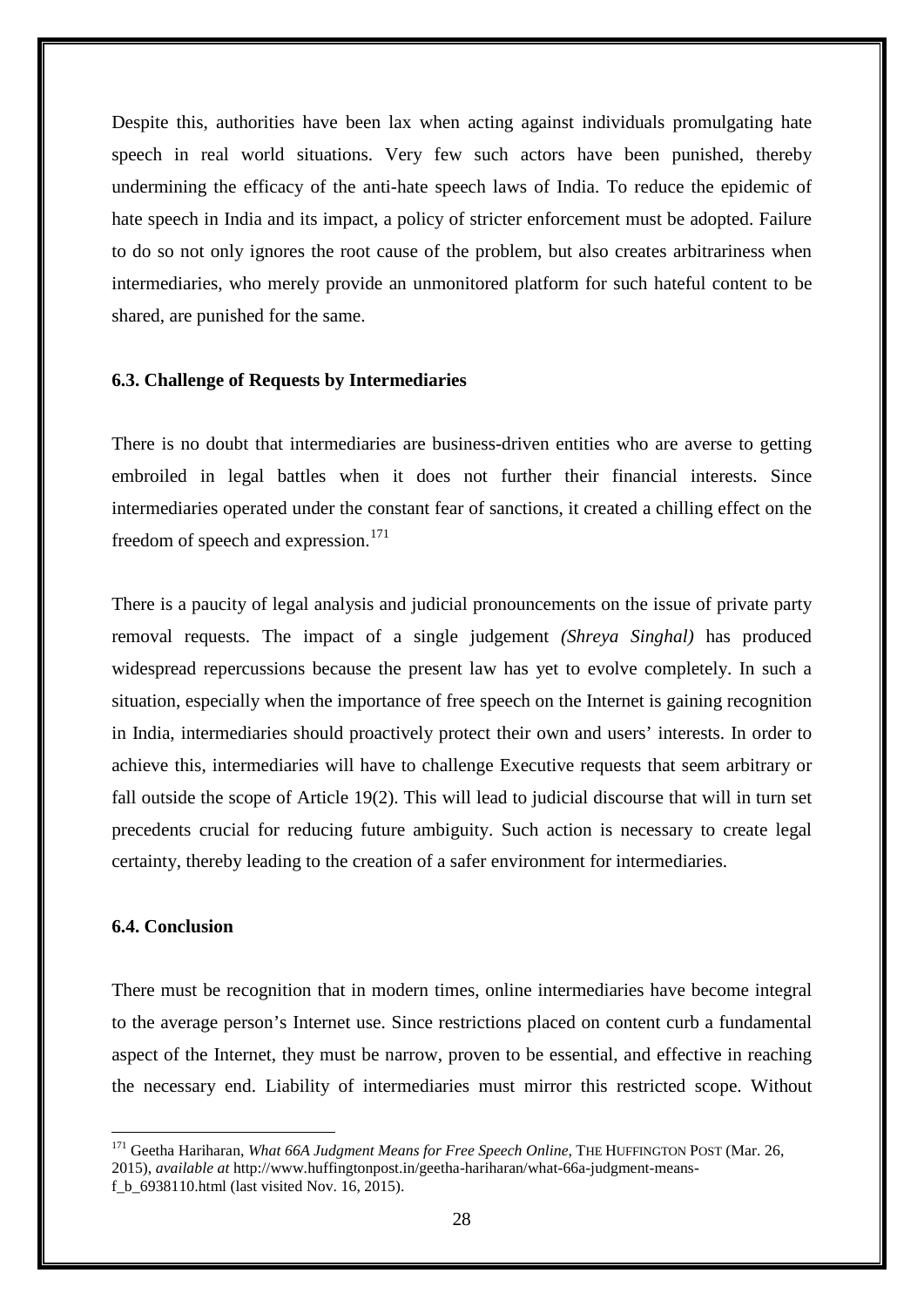expressly stating this proposition, the *Shreya Singhal* case furthered this liberal thought process. If the judgment is a reflection of the current judicial approach, a more relaxed liability regime can be expected in the future. There is also a pending petition in the Supreme Court that challenges the constitutional validity of hate speech-related provisions (Ss. 153, 153A, 153B, 295A, 298 and 505 of the IPC), filed by Subramaniam Swamy.<sup>[172](#page-28-0)</sup> In the event the Sections are struck down, the legal framework governing hate speech will undergo a drastic change.

Yet intermediaries operate in an uncertain environment since they still need to decide the legality of government requests to block content, which remains a problem. Uncertainty exists at the enforcement stage as well. Presently, there are several hate videos on YouTube and hateful comments on Facebook that violate India's anti-hate speech laws. No action has yet been taken against the uploaders or the hosting intermediaries. However, since requests for removal can be made at any time, intermediaries must remain constantly prepared to handle this unpredictability. If they fail to remove the material after a takedown request has been made, they may be held liable even though the material would have already been seen by a large number of people before the request was made.

The issue of intermediary liability and hate speech has not gained enough attention in India. There is an absence of practical and theoretical studies that clearly establish a link between online hate speech and physical manifestations of violence. Neither are there judicial judgments on the issue that explain this relationship. This has created a lack of knowledge which must be addressed in order to make the government reconsider its policy towards intermediaries. However, this problem is not unique to India; it is an issue that is still being debated around the world.

It is only when the government rethinks its preconceived notions about intermediary impact that the situation can change. Presently, intermediaries almost always comply with Executive orders to avoid being penalized. This has a negative impact on online freedom of speech and affects the independence with which intermediaries operate. Courts can introduce legitimacy into the process by defining concrete legal limits that confine governmental orders to proper

<span id="page-28-0"></span><sup>&</sup>lt;sup>172</sup> Amit Choudhary, *Subramanian Swamy Challenges Hate Speech Law in SC*, TIMES OF INDIA (Jun. 23, 2015), *available at* http://timesofindia.indiatimes.com/india/Subramanian-Swamy-challenges-hate-speech-law-in-SC/articleshow/47776651.cms (last visited Aug. 23, 2015).